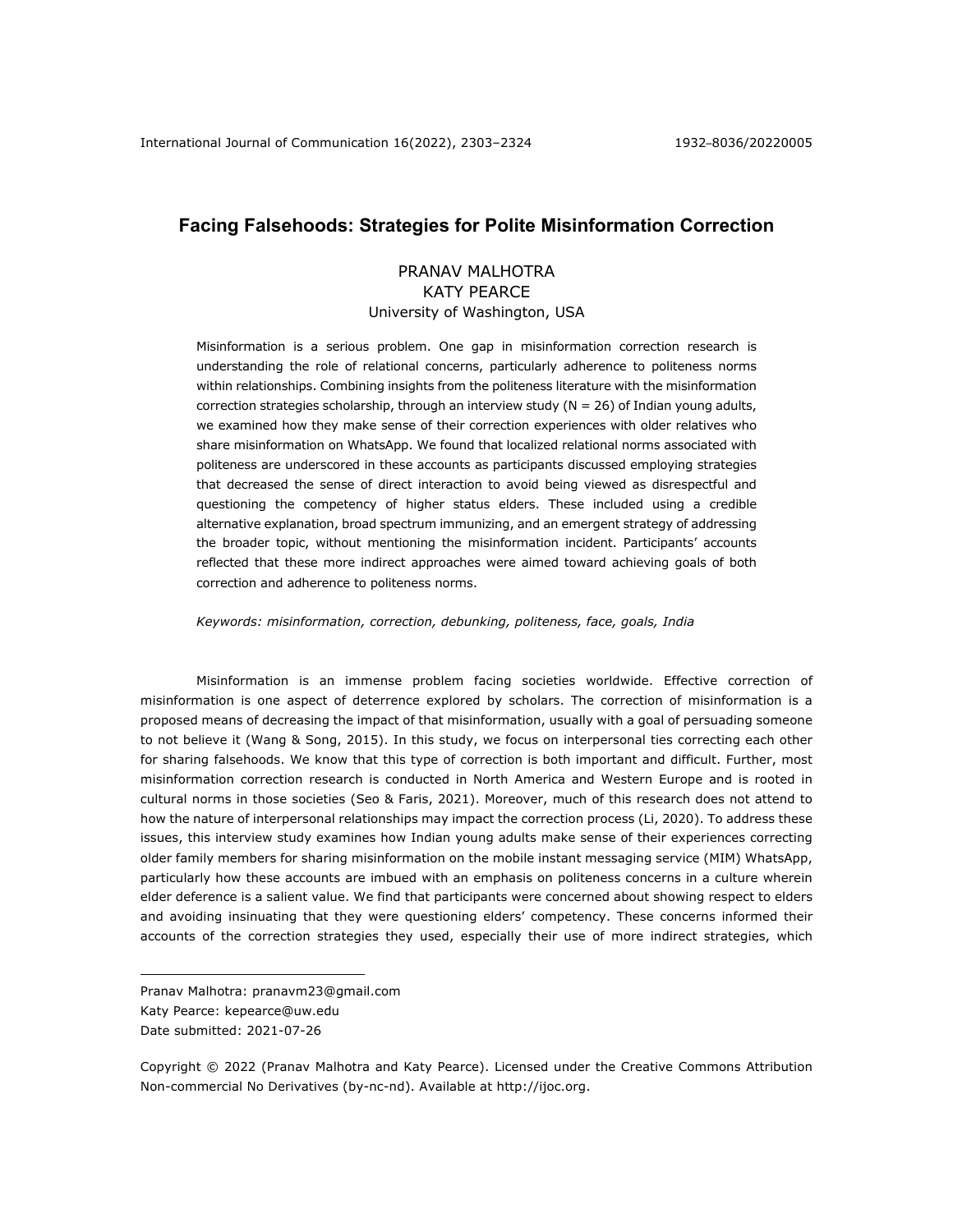included providing an alternative explanation backed by a credible source, engaging in broad spectrum immunizing against common misinformation tactics, and an emergent strategy of addressing the broader topic without explicitly mentioning the misinformation incident. In making sense of these strategies, participants pointed toward how these more indirect approaches allowed them to achieve multiple interactional goals of both correcting misinformation and adhering to politeness norms.

To be sure, we are not measuring the comparable effectiveness of different strategies; rather, we focus on how individuals make sense of their day-to-day experiences of correcting misinformation within a relational and cultural context wherein politeness concerns are salient. This is important because research on misinformation correction typically focuses on the effectiveness of different strategies through conducting experiments wherein an individual is exposed to a correction from an abstract stranger (Vraga & Bode, 2017). While this is valuable, it does not capture the role of relational characteristics or the broader cultural context in shaping correction strategies when interpersonal ties correct each other. Thus, we put extant research on misinformation correction in conversation with insights from the politeness literature to understand young Indians' accounts of the correction strategies they use when older relatives share misinformation on WhatsApp, adding an interpersonal perspective to the misinformation correction literature. Further, although much attention has been paid to misinformation on social networking sites like Facebook and Twitter, we answer calls from scholars like Rossini, Stromer-Galley, Baptista, and Veiga de Oliveira (2021) to also focus on MIMs like WhatsApp, which are prominent vectors for misinformation in the global south. We also respond to calls for more communication research situated in India, a country that remains underrepresented in research despite being the second most populous global nation (Dutta, 2021).

### **Literature Review**

## *Misinformation*

Misinformation is typically defined as information that is considered incorrect based on "the best available evidence from relevant experts at the time" (Vraga & Bode, 2020, p. 138). While the information may initially be considered valid or true, it is later recognized to be incorrect (Lewandowsky, Ecker, Seifert, Schwarz, & Cook, 2012). Social media have amplified misinformation (Lewandowsky et al., 2012; Rossini et al., 2021; Wittenberg & Berinsky, 2020) including in India, particularly on the MIM WhatsApp (Akbar, Panda, Kukreti, Meena, & Pal, 2020; Badrinathan, 2021; Neyazi, Kalogeropoulos, & Nielsen, 2021).

This study considers young Indians' accounts of correcting misinformation shared by older relatives within WhatsApp family group chats. WhatsApp allows individuals and groups to exchange text and multimedia messages (Valeriani & Vaccari, 2018). The spread of misinformation on MIMs is a known issue (Badrinathan, 2021; Rossini et al., 2021). MIMs are particularly vulnerable to misinformation because of the greater sense of privacy they afford (Rossini et al., 2021), the lack of content moderation, and that they are often encrypted. Further, as they enable users to connect with family and friends through one-to-one and group chats, MIMs are perceived as private and intimate (Matassi, Boczkowski, & Mitchelstein, 2019), making them a relevant context to understand how relational aspects may influence the correction of misinformation among interpersonal ties.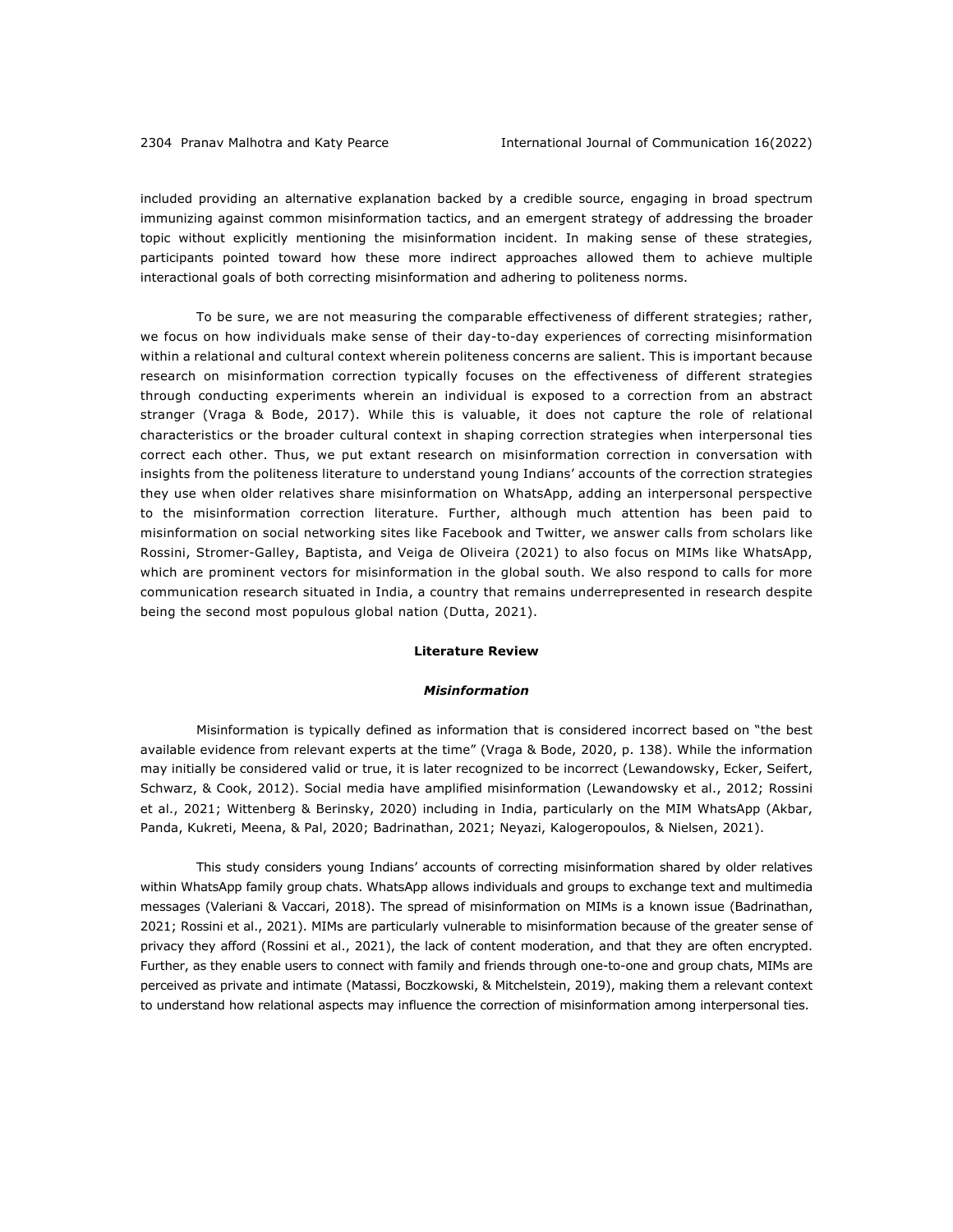### International Journal of Communication 16(2022) Facing Falsehoods 2305

### *Misinformation Correction*

With the substantial concern about the effects of misinformation, there is much empirical work on misinformation correction and its associated strategies and best practices.

### *Correction Strategies*

Much work is concerned with evaluating the effectiveness of misinformation correction strategies. This is particularly important because misinformation correction is generally shown to be only somewhat effective (Lewandowsky et al., 2012; Lewandowsky & van der Linden, 2021; Thorson & Li, 2021; Walter, Brooks, Saucier, & Suresh, 2021; Walter & Murphy, 2018; Walter & Tukachinsky, 2020). There is some evidence, however, that some correction, especially in response to health misinformation, can be effective (Vraga & Bode, 2017, 2018).

A number of scholarly reviews detail best practices and misinformation correction strategies. The most often cited work on misinformation correction is Lewandowsky et al. (2012), with a psychological focus. Swire-Thompson and Ecker (2018) extend the aforementioned review. More recently, Wittenberg and Berinsky (2020) provide additional summaries of empirical work.

Within the misinformation correction literature, nearly all discuss *inoculation*, which involves warning individuals before they are exposed to misinformation (Compton, 2020; Ivanov, 2017; Lewandowsky et al., 2012; Lewandowsky & van der Linden, 2021; Swire-Thompson & Ecker, 2018; van der Meer & Jin, 2019; Vraga & Bode, 2021; Vraga, Kim, Cook, & Bode, 2020), and is effective (Lewandowsky & van der Linden, 2021). Inoculation is a two-step process that requires both a warning to help activate threats and a weakened form of the misinformation accompanied by a refutation (also known as prebunking; Lewandowsky & van der Linden, 2021). However, Lewandowsky and van der Linden (2021) note that inoculation may be difficult in practice because of the lack of a controlled environment and the difficulty in formulating weakened forms for some topics. *Broad spectrum immunity* is a more recent addition to misinformation correction strategies, tied to inoculation (Cook, Lewandowsky, & Ecker, 2017). "Rather than focusing on specific content, the public should be inoculated against the broader manipulation techniques that underlie the production of most misinformation," Lewandowsky and van der Linden (2021) argue (p. 19).

But if inoculation isn't possible and the misinformation has already been shared, there may need to be *responsive correction* (Bode & Vraga, 2021a) or *debunking*, "presenting a corrective message that establishes that the prior message was misinformation" (Chan, Jones, Hall Jamieson, & Albarracín, 2017, p. 1531). This often includes providing alternative explanations (Lewandowsky et al., 2012; Lewandowsky & van der Linden, 2021; Swire-Thompson & Ecker, 2018). Providing any factual details has been found to be more effective than simply labeling misinformation as false (Chan et al., 2017; Lewandowsky et al., 2012; van der Meer & Jin, 2019). In mediated spaces, this additional information may include links to a corroborating source (Lewandowsky et al., 2012; Rossini et al., 2021; Vraga & Bode, 2018), but that source needs to be credible (Swire-Thompson & Ecker, 2018). Indeed, information from expert sources like the Centers for Disease Control and Prevention is particularly effective (Vraga & Bode, 2017). However, Lewandowsky and van der Linden (2021) outline three challenges associated with debunking. First, there may not be a clear alternative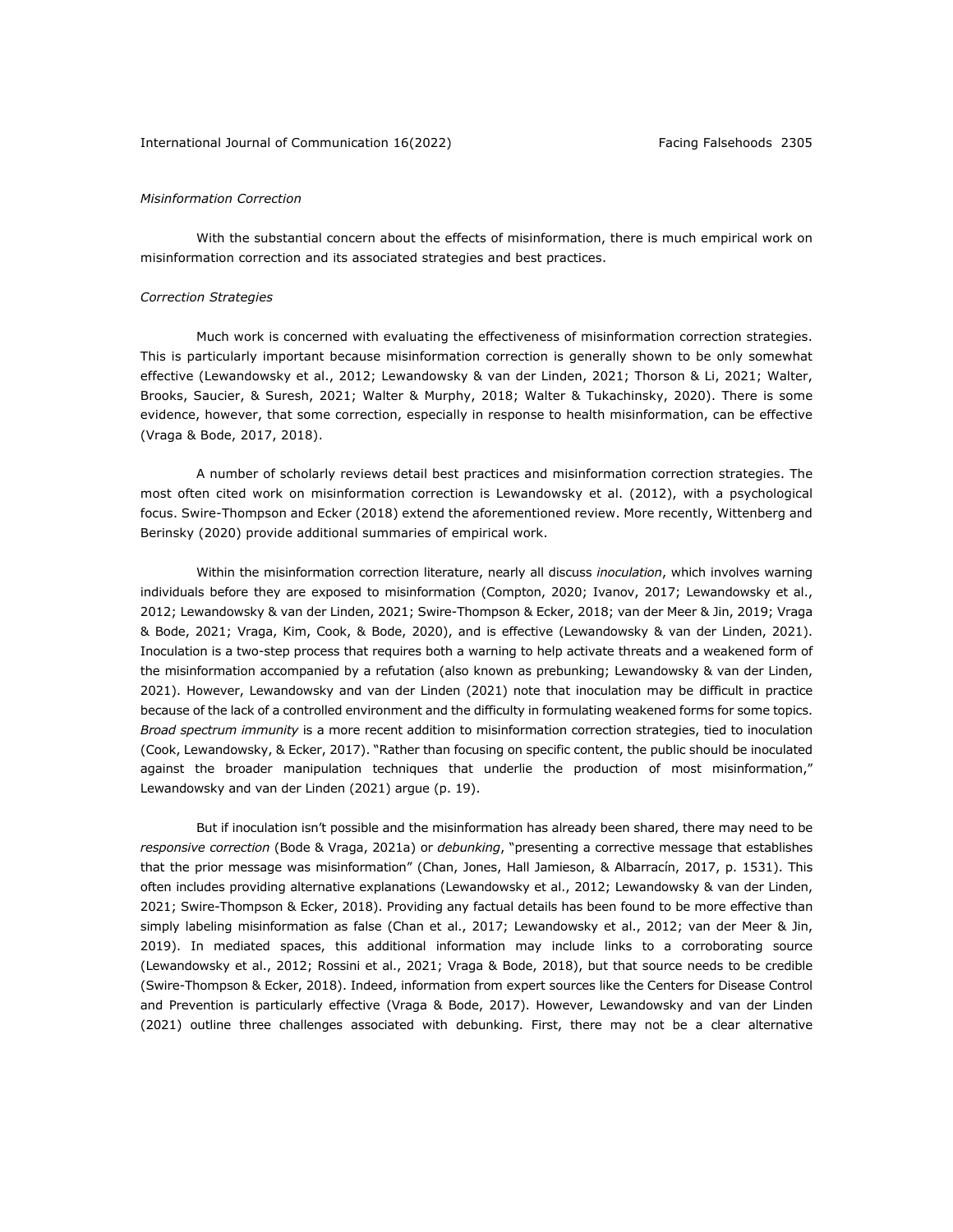explanation for every piece of misinformation. Second, if an alternative does exist, people may be hesitant to accept one tied to ideological beliefs. Third, as debunking requires a repetition of the original misinformation, this can reinforce or reactivate the false belief (Swire-Thompson & Ecker, 2018; Wittenberg & Berinsky, 2020).

#### *Correction Source*

The source of a correction influences effectiveness, and a trustworthy source is the most important attribute in an effective correction, even more than expertise (Guillory & Geraci, 2013). Within the misinformation correction literature, there is scant mention of correction source and, if human, their relationship to the misinformation sharer. There is some work on the effectiveness of external fact-checking organizations and social media platforms' efforts (Oeldorf-Hirsch, Schmierbach, Appelman, & Boyle, 2020), but for person-based corrections, most studies experimentally test the effectiveness of observing abstract social media users correct each other (Bode & Vraga, 2018; Vraga & Bode, 2017). Other work does consider correction from known others, like "a friend," some showing that they are effective in drawing attention (Garrett & Poulsen, 2019; Hannak, Margolin, Keegan, & Weber, 2014; Huang & Wang, 2020; Koo, Su, Lee, Ahn, & Rojas, 2021; Margolin, Hannak, & Weber, 2018; van der Meer & Jin, 2019). However, such research does not take into account relational characteristics or cultural norms. We know that the type of relationship matters in correction, as people are more likely to correct close ties (Tandoc, Lim, & Ling, 2020) and are more likely to express political disagreement with them as well (Morey, Eveland, & Hutchens, 2012). Further, decades of research demonstrates that context matters for interpersonal interactions. Thus, because misinformation correction strategy frameworks do not consider relational characteristics or broader contextual norms, we propose combining insights from the correction strategy literature with work on politeness norms to better understand the broader misinformation correction context.

### *Corrections and Politeness*

A correction is a communication act where an individual knows that another individual has made a factual error and acts on it (Takahashi & Beebe, 1993). Corrections are often believed to be embarrassing (Beebe, Takahashi, & Uliss-Weltz, 1990), and can imply that the corrected person is misguided or incompetent (Brown & Levinson, 1987). Because of this, correctors typically consider politeness (Goldsmith, 2000; Takahashi & Beebe, 1993).

#### *Politeness*

Politeness is broadly understood to be an evaluation of behavior that is a form of social practice whereby people work out and maintain interpersonal relationships (Kádár & Haugh, 2013). Politeness is also linked to the notion of being considerate to others, according to expected norms (Mills, 2011). We, like Tracy (2020), use politeness as a sensitizing tool. As communication scholars tend to use older conceptualizations of politeness (Haugh, Kádár, & Mills, 2013), we provide a review of more recent relevant theorizing.

Research on politeness has undergone a shift away from second-order politeness, closely linked to the work of Brown and Levinson (1987), to a second wave of politeness research where scholars focus on lay understandings of politeness (first-order politeness) or situated politeness and its evaluation by those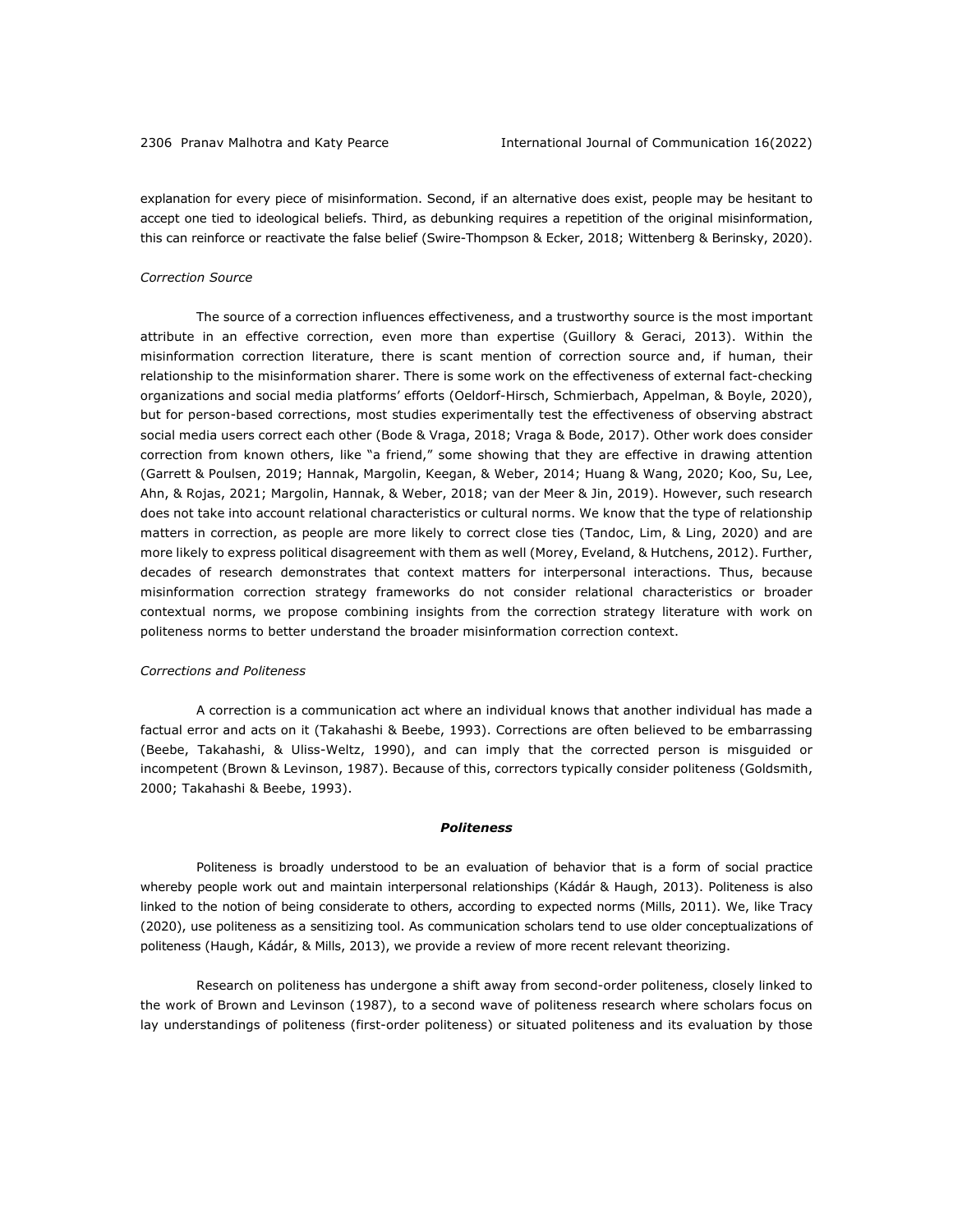engaged in the interaction (Kádár & Haugh, 2013). Importantly, the second wave focuses on relational aspects of politeness (Haugh, 2013; Haugh et al., 2013; Kádár & Haugh, 2013; Spencer-Oatey, 2011; Spencer-Oatey & Kádár, 2020). While interpersonal communication scholars have been late to embrace this shift (Haugh et al., 2013), explorations of interpersonal interactions that consider politeness would benefit from understanding politeness in this way (Locher, 2015). As such, we draw from concepts that are consistently applied across second-wave politeness theorizing.

### *Politeness and Face*

Face is one of the most important concepts within politeness. Face is viewed as "the positive social value a personal effectively claims for himself by the line others assume he has taken during a particular contact" (Goffman, 1967, p. 213). Within communication, most use Tracy's (1990) definition of face as "the socially situated identities people claim or attribute to others" (p. 210) and facework as the communicative strategies that enact, support, and challenge those identities. Face and politeness are related concepts, as face is an interpretation of relational work, while politeness is the evaluation of the interaction (Haugh, 2013). Indeed, much politeness research draws on notions of face to explain interpersonal acts (Haugh, 2012). The Indian understanding of one's face, *izzat*, is an integral part of Indian culture (Manian & Naidu, 2009). *Izzat* encompasses honor, respect, and reputation as a scaffolding for social relationships. It includes personal conduct norms that are tied to both individual and family honor (Baig, Ting-Toomey, & Dorjee, 2014; Pearce & Vitak, 2016). Individuals consider their own as well as others' *izzat* while interacting. One particular instance of this is that *izzat* is threatened if a younger person engages in a face-threatening act with an elder, especially in front of others (Baig et al., 2014).

### *Politeness Norms*

Norms are a frame of reference for politeness judgments and evaluations (Kádár & Haugh, 2013; Spencer-Oatey & Kádár, 2020). Politeness norms are multilayered and nested sets of norms that create shared expectancies for behavior and include localized norms for the particular relationship, community or group norms, and societal or cultural norms (Kádár & Haugh, 2013). The nested nature of these norms means that localized norms are embedded and interpreted relative to community and societal norms.

#### *Localized Relational Norms*

Relationships have considerable history, which impacts interpersonal interactions (Kádár & Haugh, 2013). Presumably, with this history, there are expectations for politeness and a shared normative evaluation of it (Kádár & Haugh, 2013).

Another aspect of localized relational norms is the role of the interactors' status (including age, gender, social class) and acknowledged social relationship (parent/child, teacher/student, etc.; Kádár & Haugh, 2013). The relative power attributed based on status and relationship is commonly discussed in terms of the impact on politeness strategies and expectations (Spencer-Oatey, 2008; Spencer-Oatey & Kádár, 2020; Spencer-Oatey & Žegarac, 2017). Localized relational politeness norms are also tied to relational closeness (Brown & Levinson,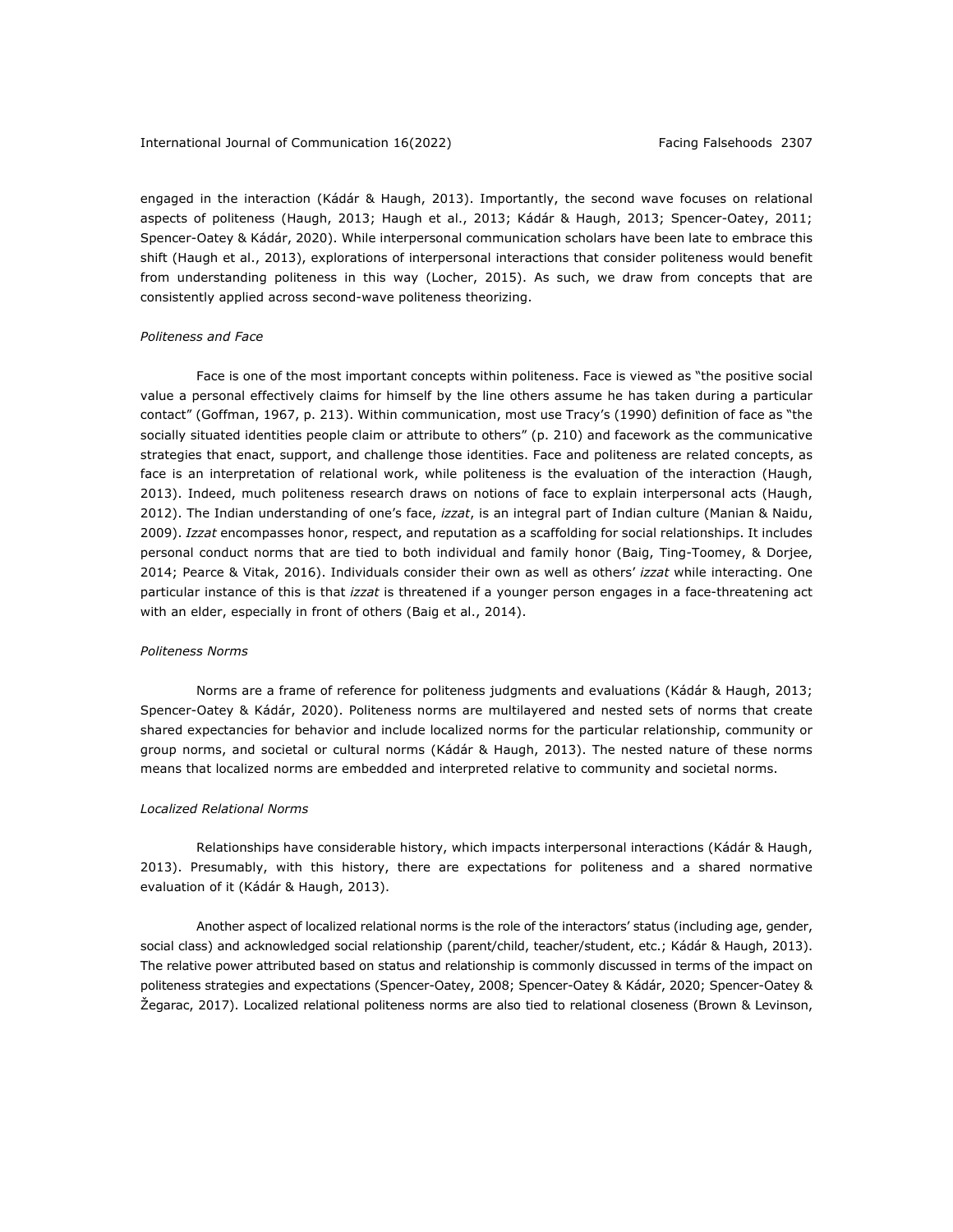1987; Spencer-Oatey & Žegarac, 2017). It is generally assumed that with greater relational closeness, the need for politeness decreases (Ambady, Koo, Lee, & Rosenthal, 1996).

Within the current study, younger and older family members' relationships are the focus and unit of analysis. Thus, we presume that there are power differences between these two groups as in Indian culture, deference toward elders is normative (Saavala, 2010). However, since they are family, we also presume some level of relational closeness and history and a mutual expectation that the relationship will continue.

### *Community or Group Norms*

Community or group norms are at the level of relational networks, which are intersecting social links between people who form an identifiable group (Kádár & Haugh, 2013), such as a family. In such a group, there is usually a shared normative understanding of how politeness is evaluated, especially when there are ongoing interactions over time (Kádár & Haugh, 2013). Members hold themselves and others accountable to the norms of the group (Kádár & Haugh, 2013). This is not the unit of analysis of the current study, but community or group norms do influence localized relational norms.

### *Societal and Cultural Norms*

More diffuse societal and cultural politeness norms also play a role in influencing localized relational norms (Kádár & Haugh, 2013). While this is not the unit of analysis for this study, it is important to consider how the broader cultural context influences individual behavior. Indeed, there are supralocal societal norms for understanding and evaluating politeness (Kádár & Haugh, 2013). Moreover, all levels of politeness are deeply tied to culture and cultural norms (Mills & Kádár, 2011; Spencer-Oatey & Kádár, 2020). The current study is situated in India, and aspects of Indian culture relate to these politeness concepts. While there is not a great deal of work directly addressing politeness in India, there is some evidence that there are harmony-driven goals tied to polite communication (Hample & Anagondahalli, 2015). As noted earlier, *izzat* and showing respect and deference to older people is a salient cultural value, and such behaviors manifest in communication acts (Harwood, McKee, & Lin, 2000).

### *Message Considerations*

Although we are not explicitly analyzing linguistic politeness strategies á la Brown and Levinson (1987) and are instead drawing from the broader second-wave politeness theorizing, the latter does provide some insights on message construction, particularly regarding directness and indirectness. These are important concepts in considerations of politeness (Spencer-Oatey & Kádár, 2020), tied to intention (Mills & Grainger, 2016). Mills and Grainger (2016) define indirectness as "a face-management strategy involving the avoidance of putting one's meaning on record" (p. 46), which is typically considered a way to enhance politeness because it avoids conflict and minimizes imposition (Kádár & Haugh, 2013; Mills & Grainger, 2016). Moreover, ambiguous meaning is less threatening (Goldsmith & MacGeorge, 2000). Directness is the conveyance of "the illocutionary force of request" (Spencer-Oatey, 2008, p. 23). Directness encompasses explicitness, "the extent to which a message is coded unambiguously" (Spencer-Oatey, 2008, p. 30) and bluntness, the extent to which the message is softened or mitigated (Spencer-Oatey, 2008). However,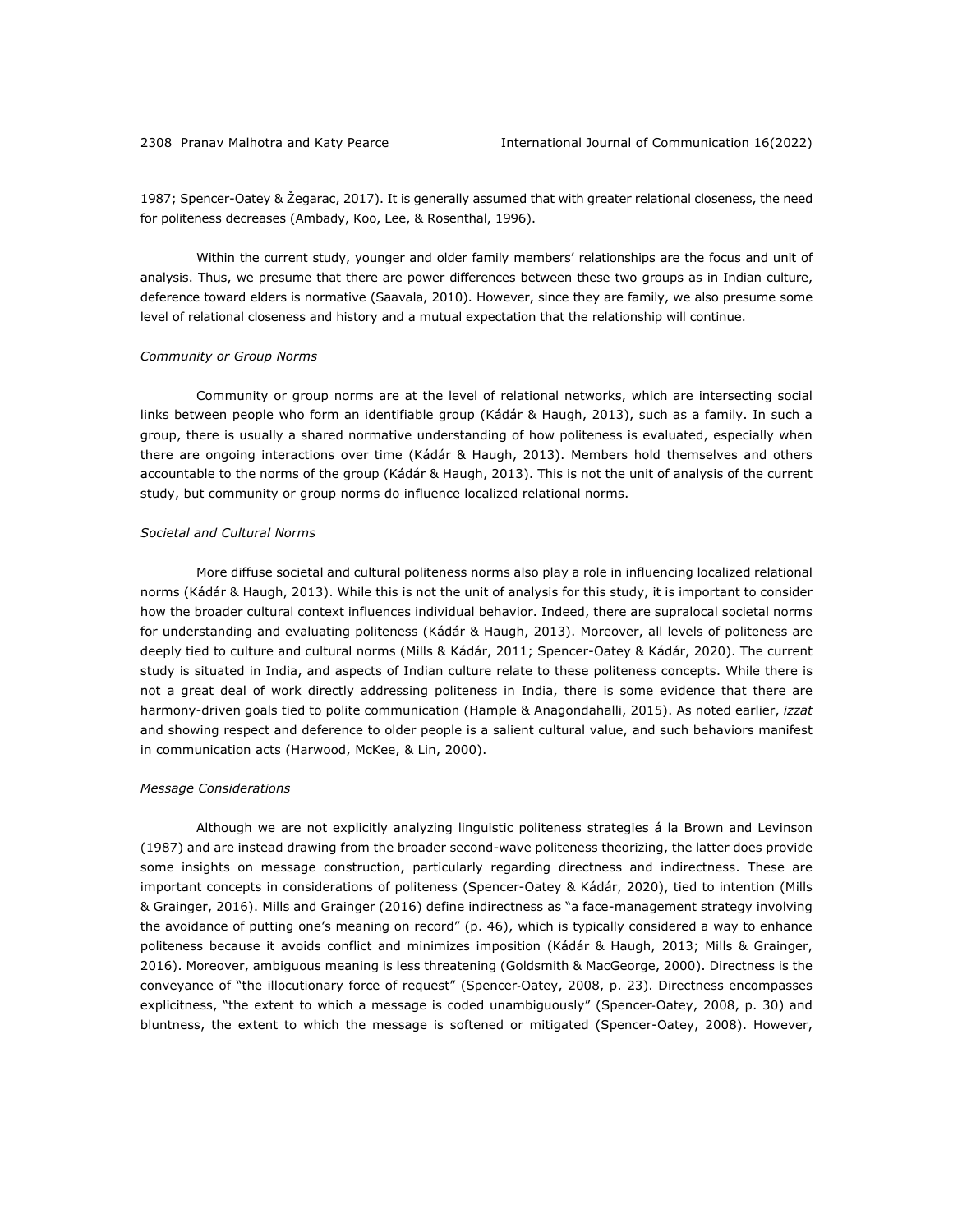directness is not necessarily impolite. For example, directness can signal intimacy in a close relationship (Dillard, Wilson, Tusing, & Kinney, 1997).

### *Multiple Goals*

Bringing the two strands of research discussed above together, we posit that when individuals make sense of correcting interpersonal ties for sharing misinformation on WhatsApp, they will underscore being driven by multiple goals. Scholars who adopt a multiple goals perspective recognize that when an individual attempts to influence an interpersonal relation, they are often driven by more than one goal, including influence, identity, instrumental, and relational goals (Wilson & Caughlin, 2017). For example, one could have a goal to change someone else's behavior while also holding concerns for the relationship (Pennington & Winfrey, 2021). Within a specific context, individuals form and attempt to achieve these goals through communication that is considered culturally appropriate, including attending to culturally specific politeness and face-related concerns (Goldsmith, 2001). In this study, we expect that our participants will describe being driven by the goal to correct the misperceptions harbored by their older family members who share misinformation as well as the goal to adhere to localized politeness norms, influenced by group and cultural politeness norms.

### *Research Questions*

Thus, we focus on how these norms and general politeness considerations inform Indian young adults' accounts of correcting their older family members for sharing misinformation on WhatsApp, including the different correction strategies they use. While misinformation correction strategies are logical and come from empirical evidence, few authors acknowledge the role of politeness within the correction. Thus, we pose the following research questions:

*RQ1: How does politeness (face, norms, considerations) inform misinformation correction?*

*RQ2: What strategies do Indian young adults self-report using to correct misinformation?*

## **Method**

Studies of politeness frequently analyze interactions and discourse, but answering calls for more interpretive work to enrich theoretical understandings of politeness (Jucker & Staley, 2017; Reiter, 2020), this study uses interviews, which allow for greater insight into how individuals evaluate the politeness of the interaction and how they reconstruct salient norms. The first author conducted semistructured interviews with 26 adults (ages 18–26) residing in Delhi from June to August 2020 via Zoom. All study materials and procedures were approved by the University of Washington Human Subjects Division. We adopted a snowball sampling approach as the first author reached out to personal contacts in Delhi, who referred participants. The participants' descriptors and demographics are available in Table 1. The interviews averaged 51 minutes and were conducted primarily in English. However, participants sometimes spoke in a mix of Hindi and English to the first author, who is fluent in both languages. The interview protocol, which can be accessed here (https://osf.io/tq4r5/?view\_only=07abbd2454534d319e259878d12b93c0), focused on themes such as family communication, participants' engagement in family group chats, and their encounters with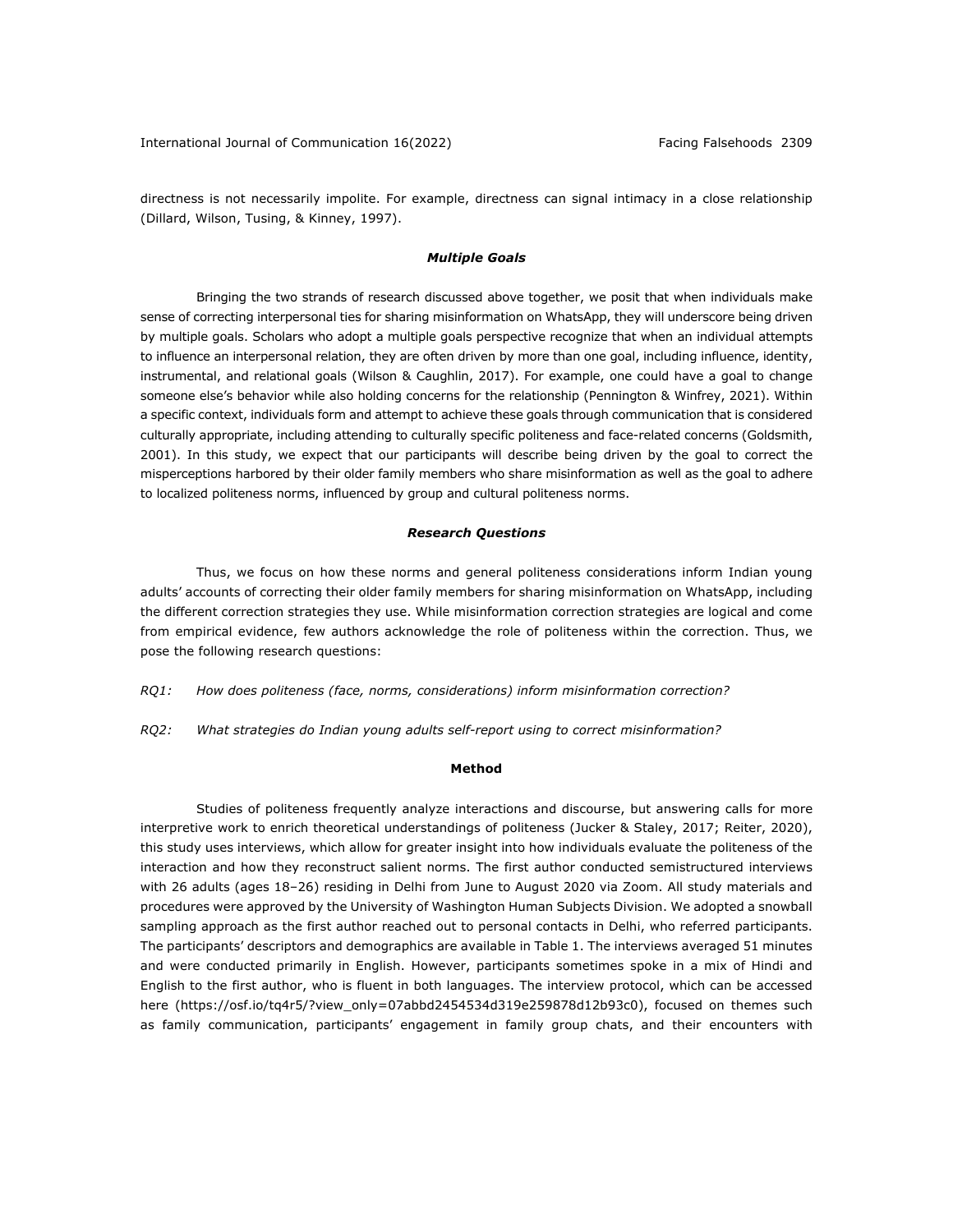misinformation within such chats. For example, participants were asked questions like "Once you saw the misinformation shared by your relative, what went through your mind?" They were also asked to recount specific incidents of older relatives sharing misinformation on WhatsApp. Participants received a rupees 500 (\$7 USD) e-gift card as compensation.

| Pseudonym  | Age | Gender | <b>Status</b>      |
|------------|-----|--------|--------------------|
| Abhishek   | 20  | M      | Student            |
| Aditi      | 24  | F      | Student            |
| Jane       | 23  | F      | Student            |
| Dina       | 18  | F      | Student            |
| Karan      | 25  | M      | Marketer           |
| Mahima     | 25  | F      | Teacher            |
| Nalin      | 21  | M      | Student            |
| Neha       | 24  | F      | Student            |
| Nidhi      | 20  | F      | Student            |
| Pradhyuman | 26  | M      | Lawyer             |
| Rahat      | 21  | M      | Student            |
| Raj        | 25  | М      | Accountant         |
| Rushil     | 24  | M      | Finance            |
| Shubham    | 22  | M      | Student            |
| Sidhant    | 21  | M      | Student            |
| Simi       | 26  | F      | Lawyer             |
| Sonam      | 18  | F      | Student            |
| Surya      | 19  | М      | Student            |
| Udant      | 22  | M      | Student            |
| Udita      | 23  | F      | Student            |
| Vandana    | 25  | F      | Lawyer             |
| Vani       | 24  | F      | Student            |
| Vidhi      | 21  | F      | Student            |
| Virat      | 24  | M      | Engineer           |
| Vivek      | 23  | M      | Engineer           |
| Zoya       | 25  | F      | Media professional |

# *Table 1. Participant Demographics.*

# *Analysis*

Interviews were transcribed and translated by the first author. Following this, transcripts were analyzed using the technique of thematic analysis (Boyatzis, 1998). Although participants also discussed times when they chose to not correct, this is outside of the scope of the current study, which focuses on the corrective acts. Thus, instances where participants mentioned correcting older relatives for sharing misinformation on WhatsApp were first identified. These excerpts were exported into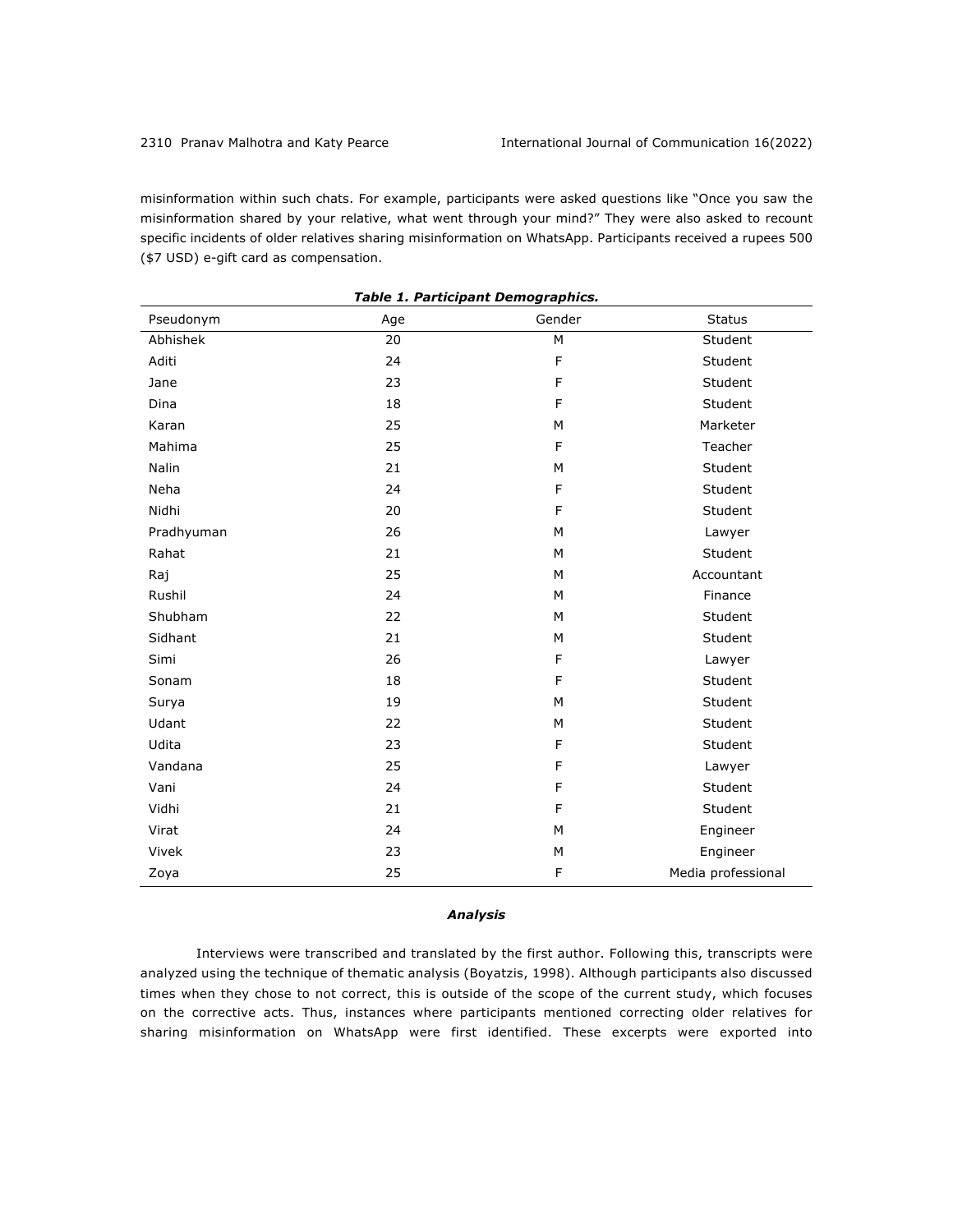spreadsheets, and metamatrices were created to find patterns across participants, determine patterns in findings, and detect negative cases. These metamatrices can be accessed here (https://osf.io/tq4r5/?view\_only=07abbd2454534d319e259878d12b93c0). For RQ1, excerpts where participants emphasized the need to adhere to politeness norms and face concerns were identified. Based on second-wave politeness literature, three themes emerged within these excerpts: General discussions of politeness and face concerns, relational politeness norms, and message-constructionrelated considerations. For RQ2, based on the misinformation correction literature, every excerpt where participants mentioned how they corrected older relatives was assigned a correction strategy. This included identifying strategies like alternative explanations, inoculation, and the emergent strategy of addressing the broader topic. For each excerpt, notes were made regarding how politeness informed participants' strategy choices. Finally, to ensure trustworthiness, we engaged in peer debriefing and exemplar identification (Lincoln & Guba, 1985).

### **Results**

### *Research Question 1*

To address the first research question, we provide examples of participants' concerns for face, localized relational politeness norms, and message construction.

### *Politeness and Face (Izzat)*

Participants were concerned about how elders would perceive their corrections. For example, participants explained that a misinformation correction was fraught with the chance to "come off as rude" or "offensive" and could "spoil the entire relationship." Participants made it clear that they thought about politeness as a way to counter being evaluated negatively.

Many participants also talked about concerns about their behavior reflecting poorly on their family or their parents. As noted earlier, *izzat* is not only individual but also reflects on the entire family. For example, when Udita's aunt and uncle shared misinformation, she asked her cousin, their daughter, to correct them out of concern that her relatives would tell her parents that Udita was engaging in "unacceptable behavior" and being "disrespectful." Rahat spoke of his worry about correcting his more distant relatives—"If they think I'm disrespecting them, it will all come down to my parents' upbringing" meaning that it will reflect poorly on his parents, not raising him with awareness of respect norms.

Participants showed great concern for the *izzat* of the elders whom they were correcting. This was exemplified by Virat: "There is definitely a decent way of correcting anybody, and when it comes to our elders, there should always be that respect." This is especially tied to anything that may be viewed as questioning an elder's competence. "Avoid being disrespectful or condescending" to elders, said Vivek.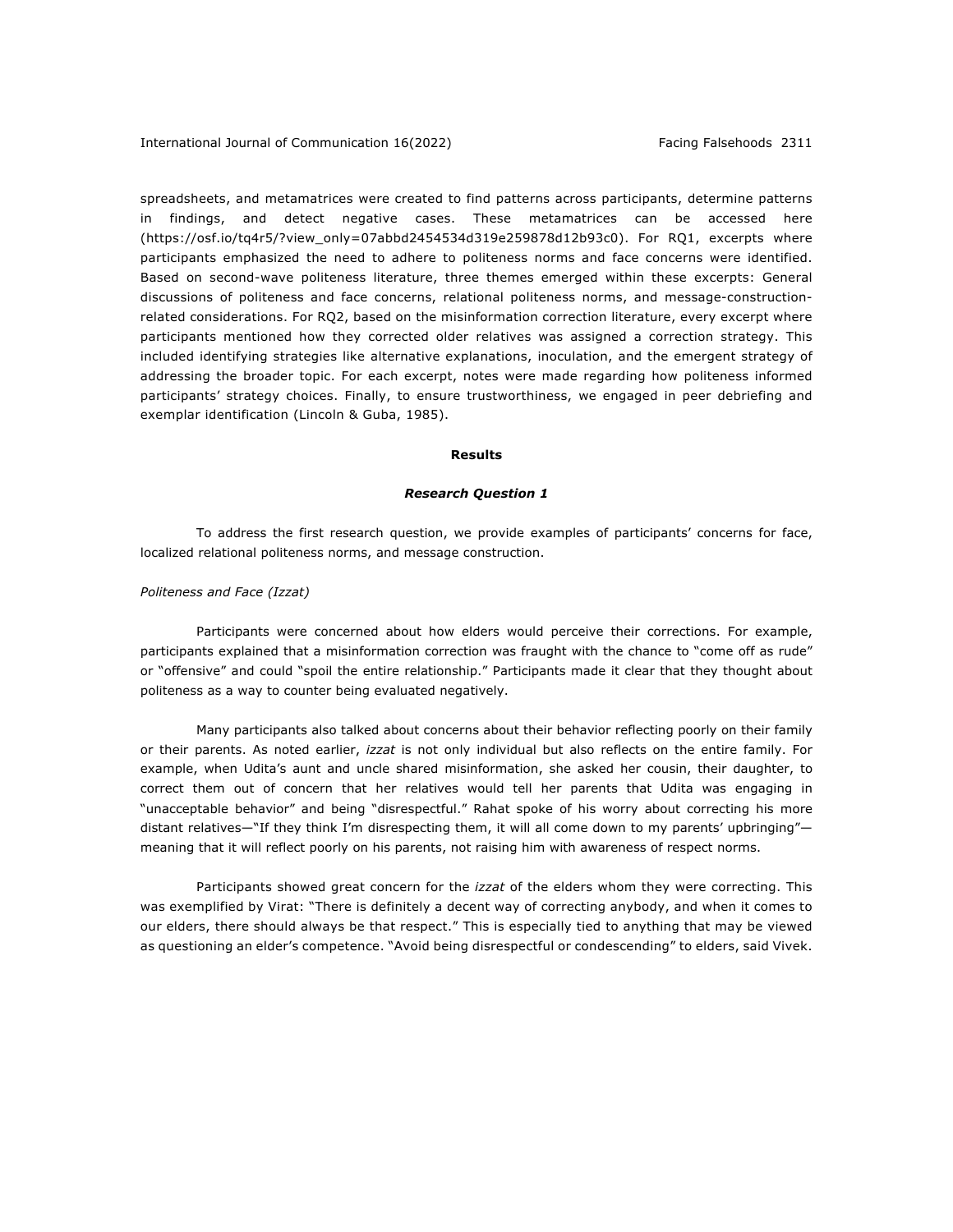# *Politeness and Localized Relational Norms*

Both the corrector and the corrected had relational history and futures, and participants openly shared how this mattered for the politeness in their corrections. It was clear that with greater relational closeness, there was less consideration for politeness, as was expected. For example, Nidhi's description of correcting her grandmother reflected this: "It's not something I really have to think out in my head before actually speaking out." But for family members who were more relationally distant, there had to be greater considerations. Vandana explained that she is "very mindful of what I'm writing" and "extremely careful of the words" she uses with her extended family.

#### *Politeness Considerations in Messages: Linguistic Forms and Directness/Indirectness*

While this study does not aim to conduct a linguistic analysis, we note that many participants discussed the strategic use of polite linguistic forms. These forms are meaningful units of language that conventionally accomplish politeness (Kádár & Haugh, 2013). For example, Vandana explained that she chose words "which are very respectful." Some tied these to their goal of having the recipient be more open to listening to them. For example, as Vani explained, not only would polite linguistic forms increase listening, but she also believed that the likelihood of the correction being accepted would be higher:

You can't use harsh words with them. . . . If you're aggressive about your points, they'll never listen to you. And if you're gentle with what you're trying to say and if you're patient with them, then maybe the conversation leads somewhere.

Directness and its dimensions of force, unambiguousness, and bluntness (Spencer-Oatey, 2008) also mattered. This was reflected by Vidhi, who explained that because of her "comfort level" with her immediate family, "I can talk to them openly and in a blunt way about things." Neha suggested that she would even directly tell her mother to engage in some evaluation herself, saying, "You have to Google it at least!" Participants stated that such directness was possible mainly with their parents, echoing research suggesting that relational closeness allows for lower politeness concern.

However, most participants emphasized indirectness, especially for corrections in relationships with low relational closeness or high status differences. Indeed, most participants who wanted to correct an older relative, especially a distant one, said they opted for strategies that allowed them to achieve multiple goals: first, to reduce the impact of the misinformation either through the sharer no longer believing it or not further sharing it *and* to adhere to politeness and respect norms by not directly mentioning the misinformation sharing incident. For RQ2, where we look at correction strategies, many participants stated that they opted for strategies that allowed them to be more indirect to meet their politeness goals. For example, Sonam said she used a broad spectrum immunity strategy and explained that if she had questioned her parents more directly about the specific misinformation sharing incident, they would "feel worse" and "won't like it."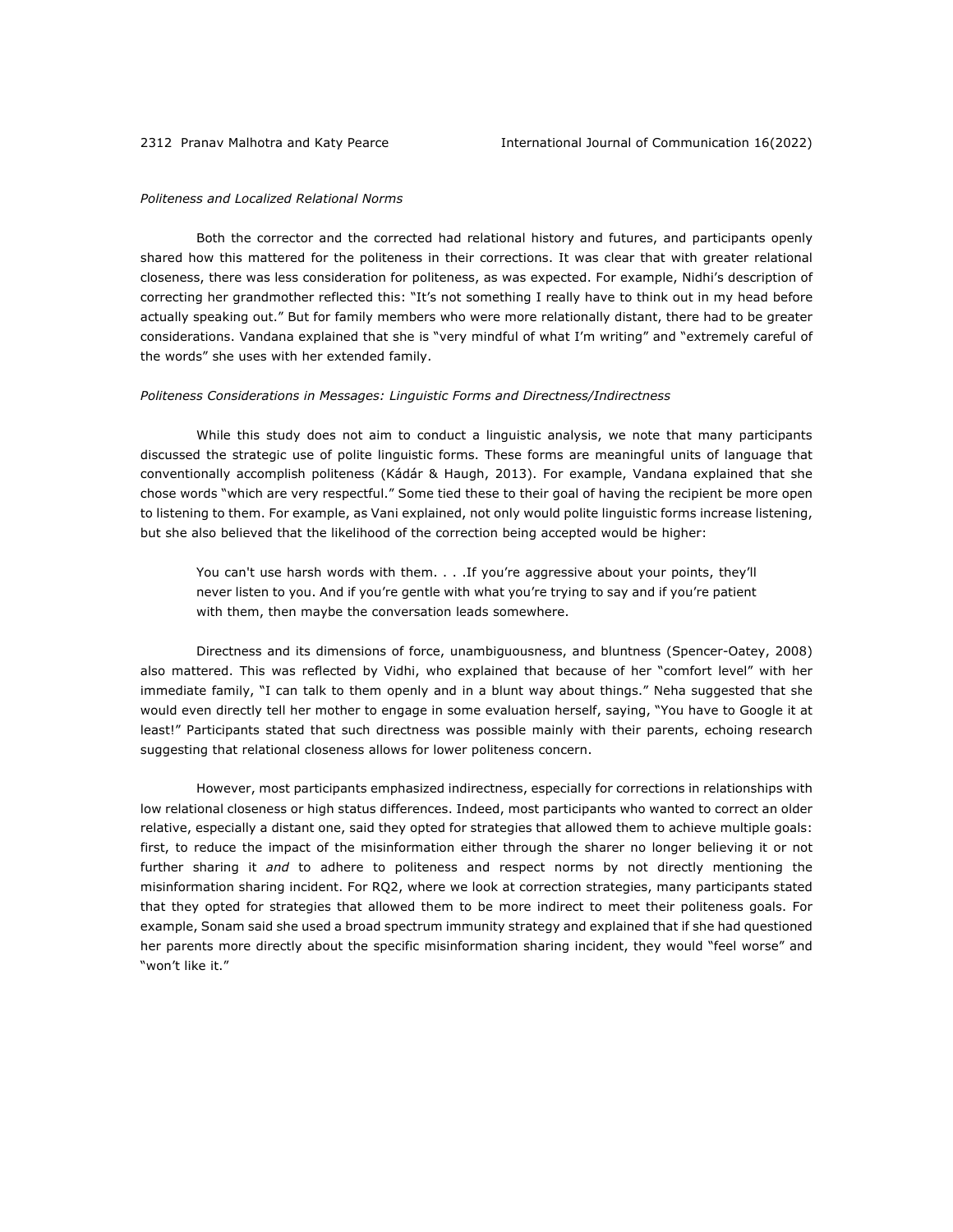# *Research Question 2*

To address RQ2, we present how participants made sense of their correction strategies. We note that none of these strategies are mutually exclusive and participants described engaging in many simultaneously. From the literature, we identified strategies of inoculation, including broad spectrum immunity, and responsive correction (debunking). Within responsive correction, participants discussed direct debunks, alternative explanations, and the inclusion of credible sources. We also identified a new strategy, addressing the broader topic.

### *Inoculation*

Inoculation is an important aspect of misinformation correction. But as Lewandowsky and van der Linden (2021) express, it is challenging to find inoculation examples outside of experimental settings as preempting misinformation in the real world is difficult. Thus, it is unsurprising that participants did not describe engaging in behaviors that met the definition of inoculation. While the current study focuses on individual behavior, we do point to work by Badrinathan (2021) that found that media literacy interventions informed by inoculation literature did not enhance people's ability to identify misinformation in India.

### *Broad Spectrum Immunity*

However, participants provided several examples of broad spectrum immunity behaviors. This is a strategy that helps individuals understand the mechanisms of misinformation creation and spread. Participants stated that they engaged in this strategy through broadly informing the misinformation sharer about common signs of manipulated information. For example, Vivek reflected on how it was important to educate older relatives when they started using digital platforms because "they might not be aware of the simple fact that all the information that goes and comes their way are not true." He added, "You can always make them more aware about the risks of false information being spread and how they can be more aware of it." Vivek specified that this was a preferable way for him to deter misinformation versus a direct correction, saying that such efforts can be used "if you don't want to argue with them about a particular issue." Engagement in broad spectrum immunizing may be evaluated as more polite because it is more indirect and there is not a specific misinformation incident pointed to.

Participants also described pointing out different aspects related to the specific misinformation environment in India and best practices to navigate it. For example, Sonam addressed the issue of forwarded messages on WhatsApp indirectly, versus a direct correction. She explained to her parents "in a very sweet tone. . .all of these are just like 'forwards' and they're not authentic messages." Another common refrain was instructing family members to not forward messages before reading and checking them. As Nalin told his father, "Give them a good read-through before you're forwarding such information." This is also indirect because Nalin was speaking about *all* forwarded messages, versus correcting his father about a specific one. Another broad spectrum immunity focus was encouraging family members to check sources. Sidhant stated he did this with his mother, notably impolitely and more directly, asking her, "I'm sorry, where's this source? Where's this coming from? WhatsApp university?" Other topics included warning family about the possibility that *all* images could have been manipulated or that misinformation more broadly may be agenda-driven.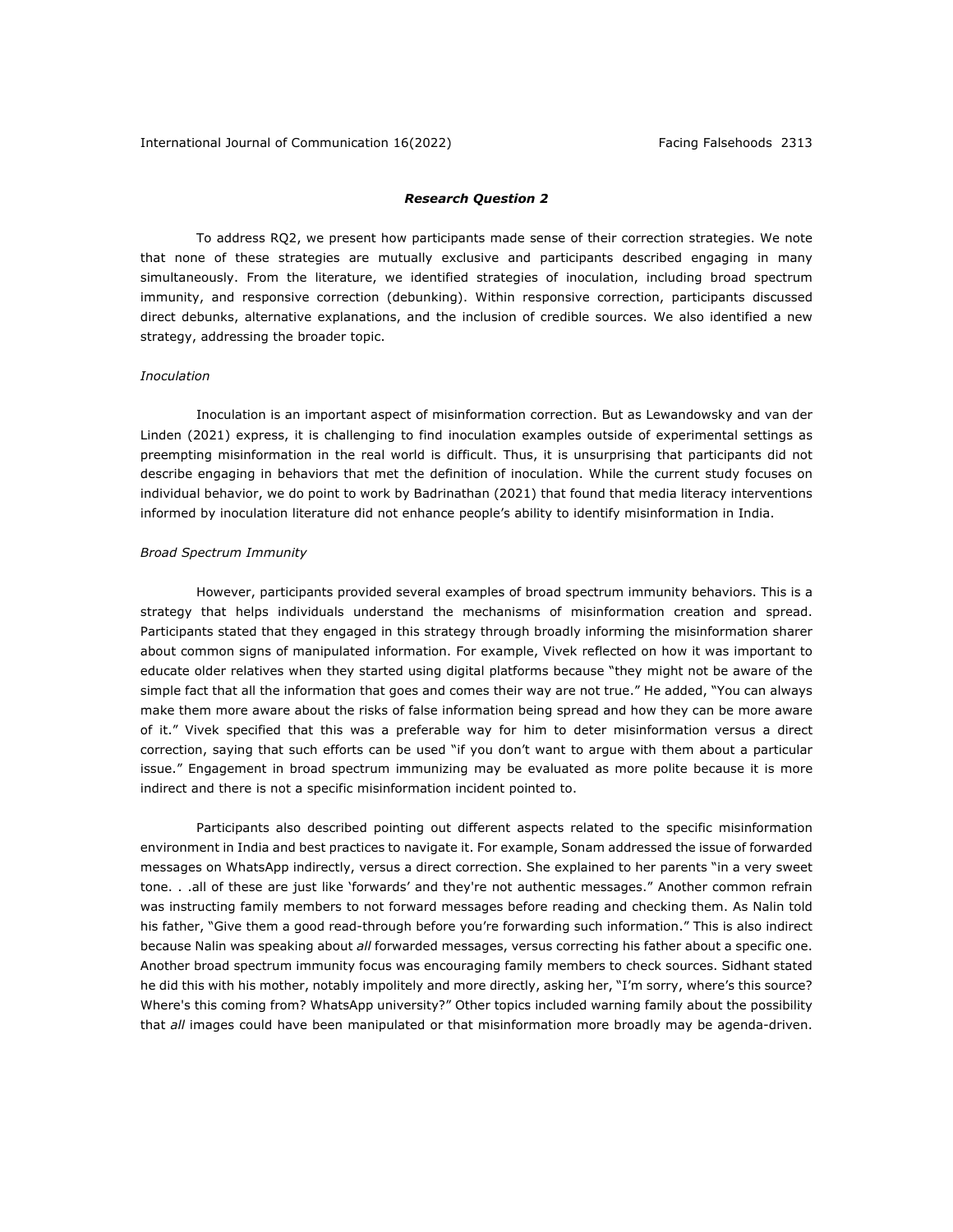For example, Shubham told his family "about how videos and images and articles, they can all be edited and people have their own agendas for spreading things."

#### *Responsive Corrections*

Corrections that occur after the misinformation sharing incident are examples of *responsive corrections* (Bode & Vraga, 2021a) or *debunking* (Chan et al., 2017). Such corrections will almost always be direct if they refer to a specific piece of misinformation. A few participants described how they engaged in responsive corrections by succinctly telling the misinformation sharer that the information was false in an unambiguous and direct way, without adding any other information. For instance, Udant described his correction strategy by stating that "I say it's not correct. I'll just be straightforward." Similarly, Simi said, "I'll directly say to her face that *mumma* (mom) this is a wrong thing which you have circulated." As noted above, such directness was viewed as being possible only with those who were relationally close, like parents. Even though we are not examining the effectiveness of different strategies, it is important to note that according to the literature, this is unlikely to be an effective strategy because it does not provide any additional information like an alternative explanation (Lewandowsky et al., 2012; Lewandowsky & van der Linden, 2021; van der Meer & Jin, 2019).

Others did provide alternative explanations while engaging in correction. An example comes from Virat, whose mother had shared misinformation about a brand of hand sanitizer in combating the spread of COVID-19. COVID-19 treatment is a common form of misinformation in India (Akbar et al., 2020). He approached his mother face-to-face and explained to her that what she had shared was likely a scam, but he did not emphasize the scam to avoid implying that his mother was stupid. He politely explained the scam by offering the alternative explanation that it was likely a "market strategy to just promote the sanitizer."

Another strategy mentioned in the correction literature involves also including information from a credible source. In the earlier example, Virat also showed his mother a World Health Organization report. He stated that the combination of an alternative explanation with the appeal to an authoritative source convinced her that the content was incorrect. Pointing toward a credible source also allows for greater politeness because the correction source is a credible institution rather than the corrector themself. This allows lower status correctors to avoid giving the impression that they are imposing their knowledge on the higher status misinformation sharer. Thus, rather than questioning elders for sending or believing misinformation, the participants focused on gently providing them with correct information, usually from an online source. To illustrate how appealing to an authority is more polite, we present the example of Simi. Simi, a lawyer, stated that she commonly used the strategy of sharing a "more informative link" in her efforts to correct misinformation with her extended family. She believed her family's opinions would "probably" change after reading it. Importantly, Simi felt that the link was more polite than a direct accusation of misinformation sharing. She said that if she told them directly that they were wrong, "they will react in a very weird fashion." She did not want to say the words "you're wrong" and felt that sharing a link would be a "better way to put it." According to her, "In this way, you have communicated also that they are wrong and, simultaneously, you have shared a new piece of information which is actually correct—with a substantial piece of evidence." Thus, Simi eloquently explained how a link does the correction task for her without requiring her to directly correct the misinformation herself.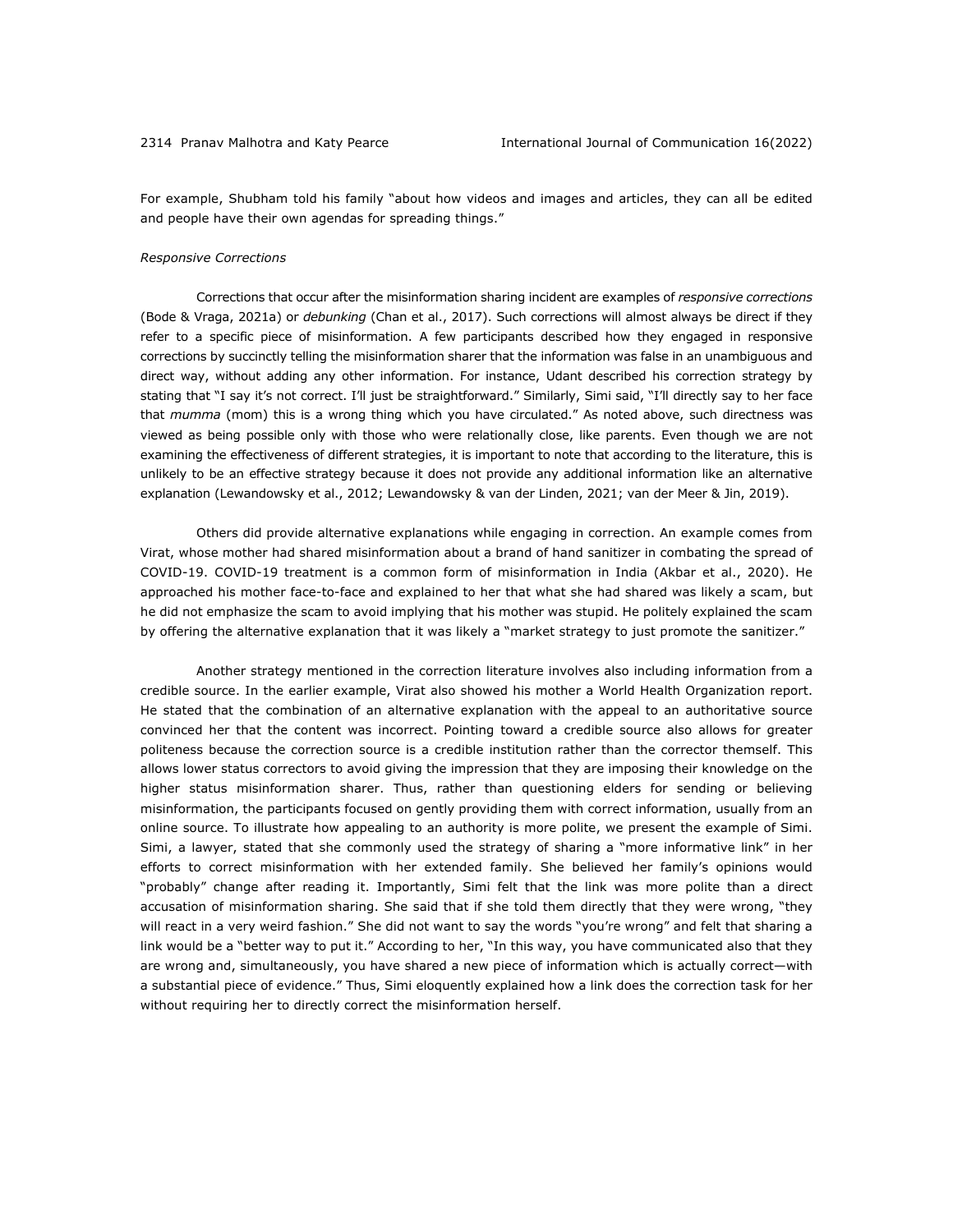### *Addressing the Broader Topic*

An emergent finding, not discussed in the misinformation correction literature, was bringing up the broader misinformation topic in a casual way rather than directly correcting the misinformation. This was another way to be polite through indirectness and not threaten the misinformation sharer. Thus, discussing the broader topic is a way that correctors can achieve their goal of correcting the misinformation while attending to relational considerations. Participants reported starting broader conversations on a topic like the treatment of minority groups or mental health and then vaguely, indirectly, and broadly slipping in a correction to misinformation. This often happened in face-to-face rather than mediated contexts. Udita said she did this with a "causal conversation" on a related topic "to correct my parents so that they don't think that I am coming at them directly."

Participants described using this strategy to correct misinformation tied to ideological issues, which included the spread of controversial and hate-filled opinions about marginalized groups. Ideologically driven misinformation is of great concern in India (Al-Zaman, 2020). This may be because individuals tend to seek out and assess evidence that reinforces their ideological beliefs, especially when it affirms their identities (Kahan, 2013). Pradhyuman experienced this, saying that it was difficult to correct opinions "especially around issues like religion, our politics, or morality," comparing them to nonideological misinformation that "you counter through either correct information, through facts and figures, or through a compelling rational argument." Rather than correcting a specific piece of misinformation, participants shared that they would address the ideological issues that underpinned the spread of certain falsehoods and that this required effort and thoughtfulness. This is similar to the broad spectrum immunity strategy, but instead of illuminating misinformation mechanisms, the corrector tackles the content. To illustrate, Udita shared an example of the spread of misinformation regarding a celebrity death that was based in misogynist views. Udita said she corrected "the root ideology, not the immediate conspiracy that's going on." Similarly, Vani described how it was important to "explain to them where it comes from. If there's a certain belief, we can dissect that belief."

The most commonly mentioned example of this was misinformation associated with communal tensions—strained relations among religious, ethnic, caste, or other groups in India. Indeed, this is not only a key political issue in India but is also a common theme in the Indian misinformation environment, including falsehoods associated with the protests and riots surrounding the introduction of the Citizenship Amendment Act and misinformation linking the spread of COVID-19 to the Muslim community (Akbar et al., 2020; Al-Zaman, 2020). Referring to his parents' belief in misinformation on this topic, Virat revealed that in his corrections he would "try to neutralize their thought process" tied to their "biases." However, scholarly work suggests that refuting ideological views is challenging (Kahan, 2013; Lewandowsky & van der Linden, 2021; Walter & Salovich, 2021), especially those tied to intergroup conflict (Nyhan & Zeitzoff, 2018).

# **Discussion and Conclusion**

In this study, we find that young Indians emphasize the need to attend to localized and relational politeness norms, influenced by broader cultural norms tied to *izzat*, in their accounts of correcting older family members who share misinformation on WhatsApp. These considerations are viewed as less salient when correcting parents and others who are relationally close; however, while correcting more distant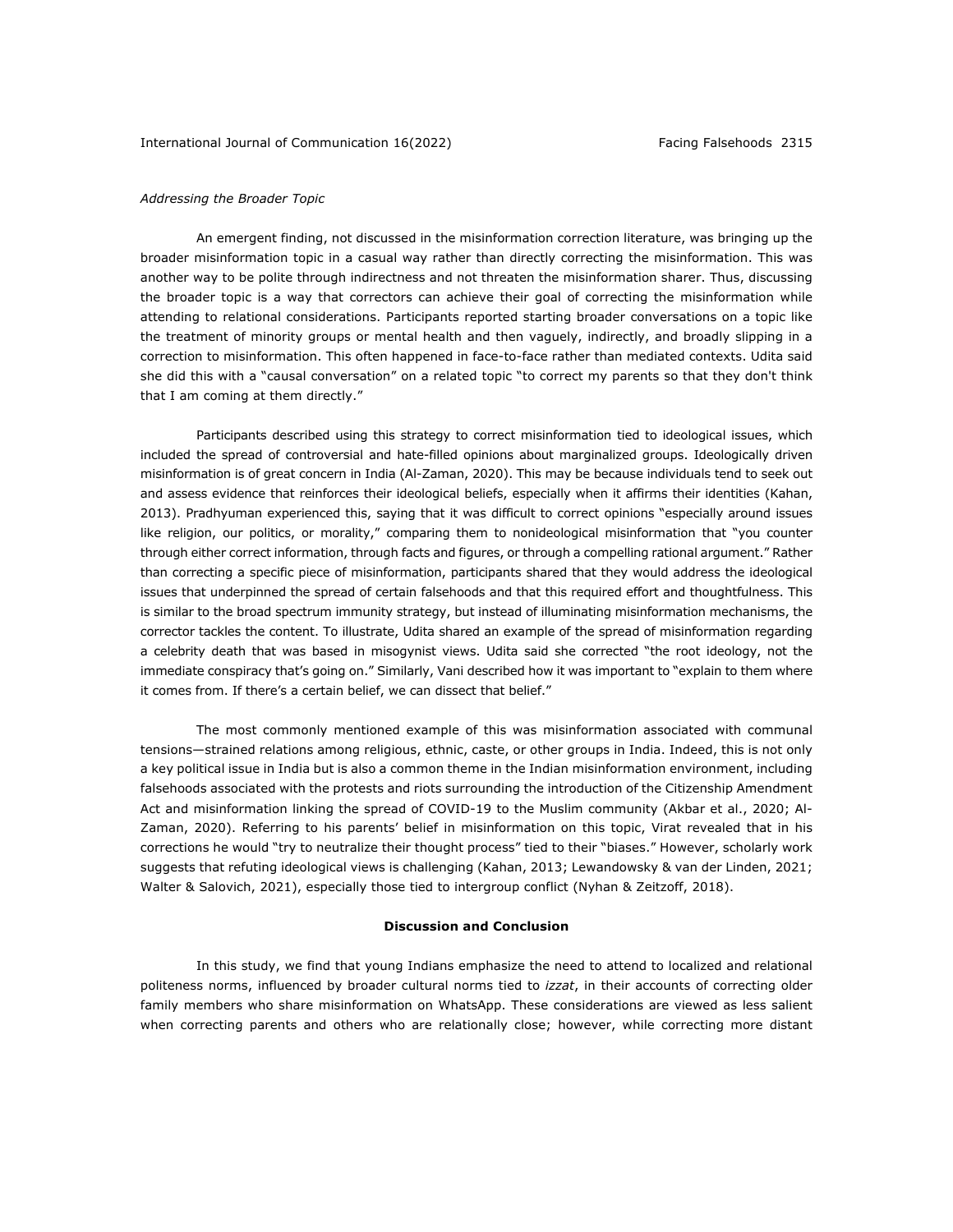relatives, not adhering to them can have a negative impact on *izzat* at both an individual and familial level. These considerations are also underscored in how participants make sense of their correction strategies as they state that they prefer less direct strategies, avoiding direct reference to the misinformation that is shared. From the literature, this aligns with the broad spectrum immunity strategy associated with inoculation, wherein the emphasis is on educating others about the mechanisms that contribute to the creation and spread of misinformation. They also discuss responsive corrections or debunking strategies, including direct corrections without any factual elaboration, providing alternative explanations, and sharing links and screenshots of credible sources.

An emergent strategy of addressing the broader topic without explicitly mentioning the misinformation incident was also discussed. This strategy was especially tied to correcting misinformation associated with ideological issues. Here, it is important to note that, according to the participants, misinformation constitutes not just verifiably false claims but also opinions and beliefs related to ideological differences. Such opinions and beliefs require broader conversations that address underlying ideological issues. Thus, our work demonstrates that people may conceptualize misinformation in broader terms than typical scholarly definitions of this phenomenon. Much of the literature assumes a fixed definition of misinformation, but our results indicate that rather than assuming an a priori definition, future research may examine how the conceptualization of misinformation is situated and contested among different groups.

In our participants' accounts, we find that strategy choice is closely tied to politeness concerns, with some strategies seemingly allowing for greater politeness. For example, pointing to a credible alternative source allows an individual to avoid giving the impression that they are imposing their knowledge on an elder, which is a possibility if they directly correct them. Similarly, efforts at broadly educating family about misinformation or addressing the broader topic are viewed as more polite than directly telling them that they shared a piece of false information. Although we do not make any claims regarding the possible effectiveness of these strategies, by presenting accounts of people's correction experiences, we illustrate the important role that politeness and relational concerns play in how people view their misinformation correction experiences with interpersonal ties. Scholars who do focus on the effectiveness of different correction strategies can draw on our insights and examine the extent to which more polite corrections may reduce misperceptions.

Moreover, a greater emphasis on relational factors is needed within the scholarship on misinformation and its correction. As our study demonstrates, this involves drawing on interpersonal communication literature. Misinformation is typically studied by political communication scholars; however, misinformation is ubiquitous and pervades various aspects of our lives, including our relationships. We believe that insights from interpersonal communication scholarship can help scholars develop a more complete understanding of important issues like how belief in misinformation is negotiated within families and other close relationships. Further, in focusing on intergenerational relationships in urban India, we also demonstrate how people's understanding of misinformation and its correction is influenced by cultural and contextual aspects. More work that is similarly relationally, culturally, and contextually situated will add to our understanding of misinformation. In drawing on second-wave politeness theorizing, we also respond to calls by scholars who focus on politeness to highlight lay understandings of politeness norms, including localized relational norms.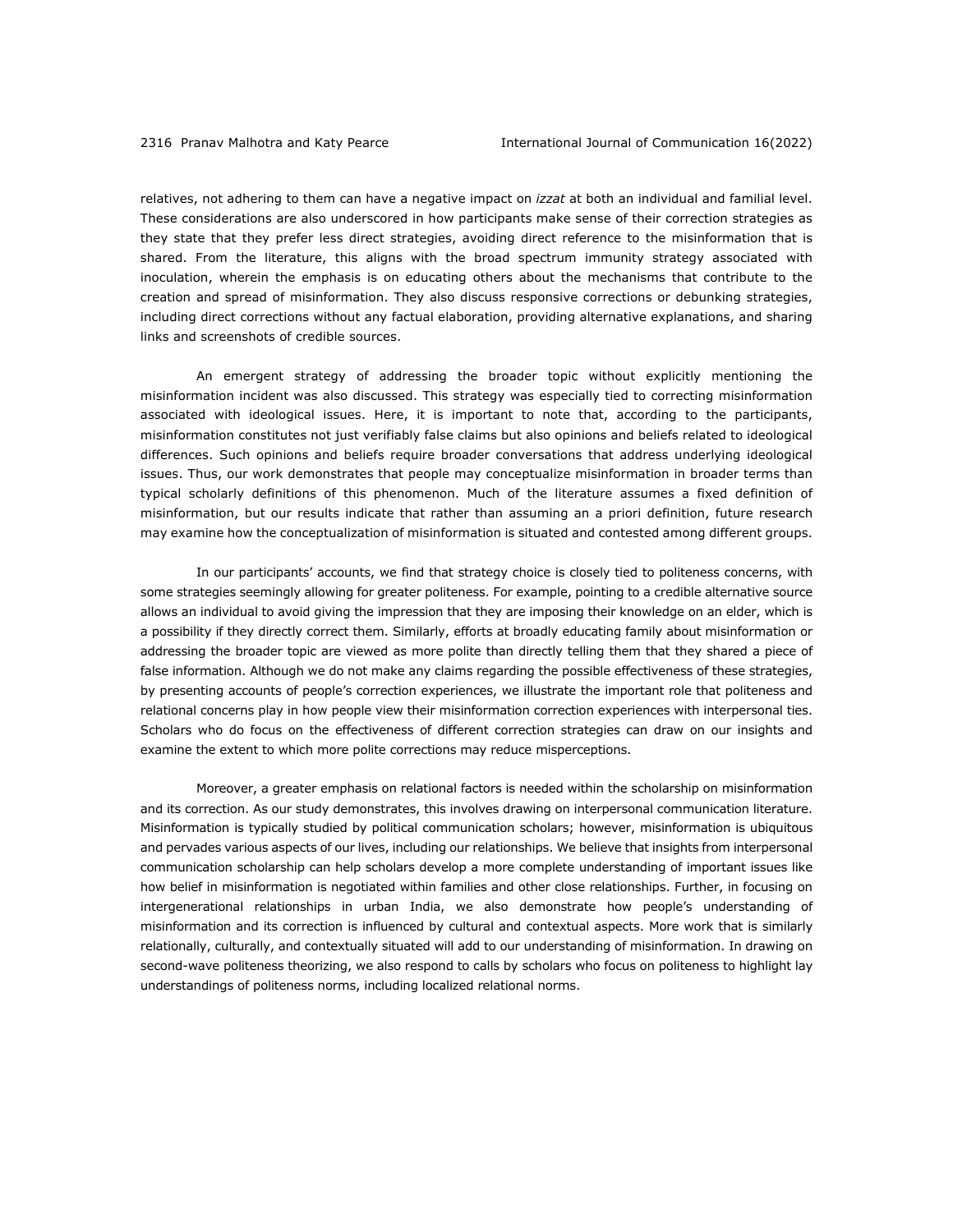It is important to address the limitations of this study. As with any study on misinformation correction that relies on self-reports, there is a risk that the extent to which individuals engage in correction is overstated because of impression management concerns (Bode & Vraga, 2021b). Here, it is important to note that we do not make any claims regarding the frequency or effectiveness of corrections; rather, our focus is on how people make sense of their correction experiences. This focus also necessitates contextually grounded qualitative interviews with a limited sample; therefore, we do not make any claims of representativeness. Further, it is vital to recognize that this narrow sample of urban middle- and upper-middle-class young Indians are financially comfortable and actively use technology. Future research could aim for a broader and representative sample to better understand how variance within India regarding technology access, class position, and localized relational norms associated with politeness influences misinformation correction.

## **References**

- Akbar, S. Z., Panda, A., Kukreti, D., Meena, A., & Pal, J. (2020). Misinformation as a window into prejudice: COVID-19 and the information environment in India. *Proceedings of the ACM on Human-Computer Interaction, 4*(CSCW3), 1–28. doi:10.1145/3432948
- Al-Zaman, M. S. (2020). Politics meets healthcare? Religious misinformation in India during the COVID-19 pandemic. *Jurnal Sosial Humaniora, 13*(2), 146–150. doi:10.12962/j24433527.v13i2.8119
- Ambady, N., Koo, J., Lee, F., & Rosenthal, R. (1996). More than words: Linguistic and nonlinguistic politeness in two cultures. *Journal of Personality and Social Psychology, 70*(5), 996–1011. doi:10.1037/0022-3514.70.5.996
- Badrinathan, S. (2021). Educative interventions to combat misinformation: Evidence from a field experiment in India. *American Political Science Review, 115*(4), 1325–1341. doi:10.1017/S0003055421000459
- Baig, N., Ting-Toomey, S., & Dorjee, T. (2014). Intergenerational narratives on face: A South Asian Indian American perspective. *Journal of International and Intercultural Communication, 7*(2), 127–147. doi:10.1080/17513057.2014.898362
- Beebe, L. M., Takahashi, T., & Uliss-Weltz, R. (1990). Pragmatic transfer in ESL refusals. In E. S. Andersen, S. D. Krashen, & R. C. Scarcella (Eds.), *Developing communicative competence in a second language* (pp. 55–73). New York, NY: Newbury House.
- Bode, L., & Vraga, E. K. (2018). See something, say something: Correction of global health misinformation on social media. *Health Communication, 33*(9), 1131–1140. doi:10.1080/10410236.2017.1331312
- Bode, L., & Vraga, E. K. (2021a). Correction experiences on social media during COVID-19. *Social Media + Society, 7*(2), 205630512110088. doi:10.1177/20563051211008829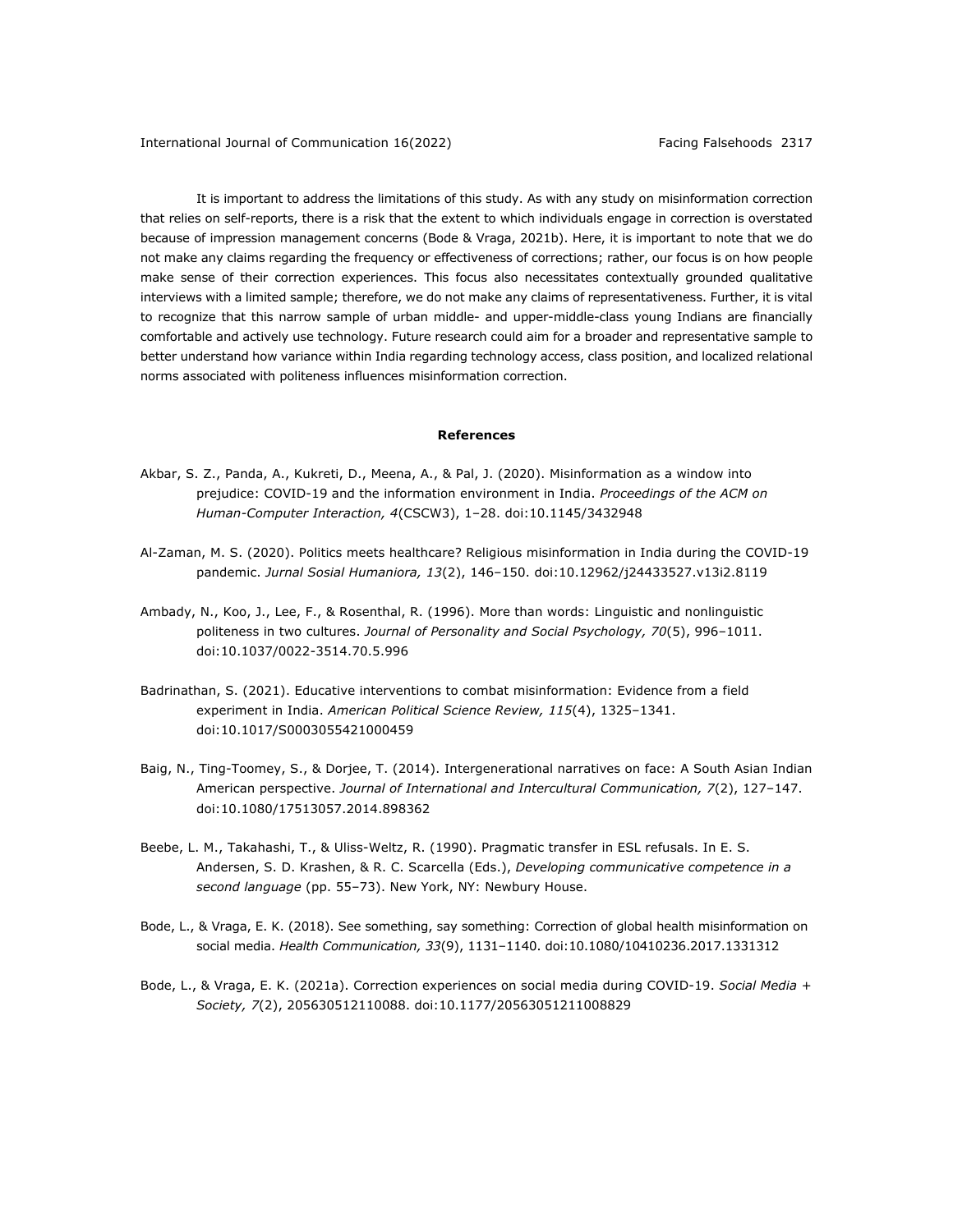- Bode, L., & Vraga, E. K. (2021b). Value for correction: Documenting perceptions about peer correction of misinformation on social media in the context of COVID-19. *Journal of Quantitative Description: Digital Media, 1*. doi:10.51685/jqd.2021.016
- Boyatzis, R. E. (1998). *Transforming qualitative information: Thematic analysis and code development*. Thousand Oaks, CA: SAGE.
- Brown, P., & Levinson, S. C. (1987). *Politeness: Some universals in language usage*. Cambridge, UK: Cambridge University Press.
- Chan, M.-P. S., Jones, C. R., Hall Jamieson, K. H., & Albarracín, D. (2017). Debunking: A meta-analysis of the psychological efficacy of messages countering misinformation. *Psychological Science, 28*(11), 1531–1546. doi:10.1177/0956797617714579
- Compton, J. (2020). Prophylactic versus therapeutic inoculation treatments for resistance to influence. *Communication Theory, 30*(3), 330–343. doi:10.1093/ct/qtz004
- Cook, J., Lewandowsky, S., & Ecker, U. K. H. (2017). Neutralizing misinformation through inoculation: Exposing misleading argumentation techniques reduces their influence. *PLOS ONE, 12*(5), e0175799. doi:10.1371/journal.pone.0175799
- Dillard, J. P., Wilson, S. R., Tusing, K. J., & Kinney, T. A. (1997). Politeness judgments in personal relationships. *Journal of Language and Social Psychology, 16*(3), 297–325. doi:10.1177/0261927X970163003
- Dutta, U. (2021). Understating South Asia interculturally and communicatively: What the contemporary scholarship tells us. *Sociology Compass, 15(*5), e12876. doi:10.1111/soc4.12876
- Garrett, R. K., & Poulsen, S. (2019). Flagging Facebook falsehoods: Self-identified humor warnings outperform fact checker and peer warnings. *Journal of Computer-Mediated Communication, 24*(5), 240–258. doi:10.1093/jcmc/zmz012
- Goffman, E. (1967). *Interaction ritual: Essays on face-to-face interaction*. Chicago, IL: Aldine.
- Goldsmith, D. J. (2000). Soliciting advice: The role of sequential placement in mitigating face threat. *Communication Monographs, 67*(1), 1–19. doi:10.1080/03637750009376492
- Goldsmith, D. J. (2001). A normative approach to the study of uncertainty and communication. *Journal of Communication, 51*(3), 514–533. doi:10.1111/j.1460-2466.2001.tb02894.x
- Goldsmith, D. J., & MacGeorge, E. L. (2000). The impact of politeness and relationship on perceived quality of advice about a problem. *Human Communication Research, 26*(2), 234–263. doi:10.1111/j.1468-2958.2000.tb00757.x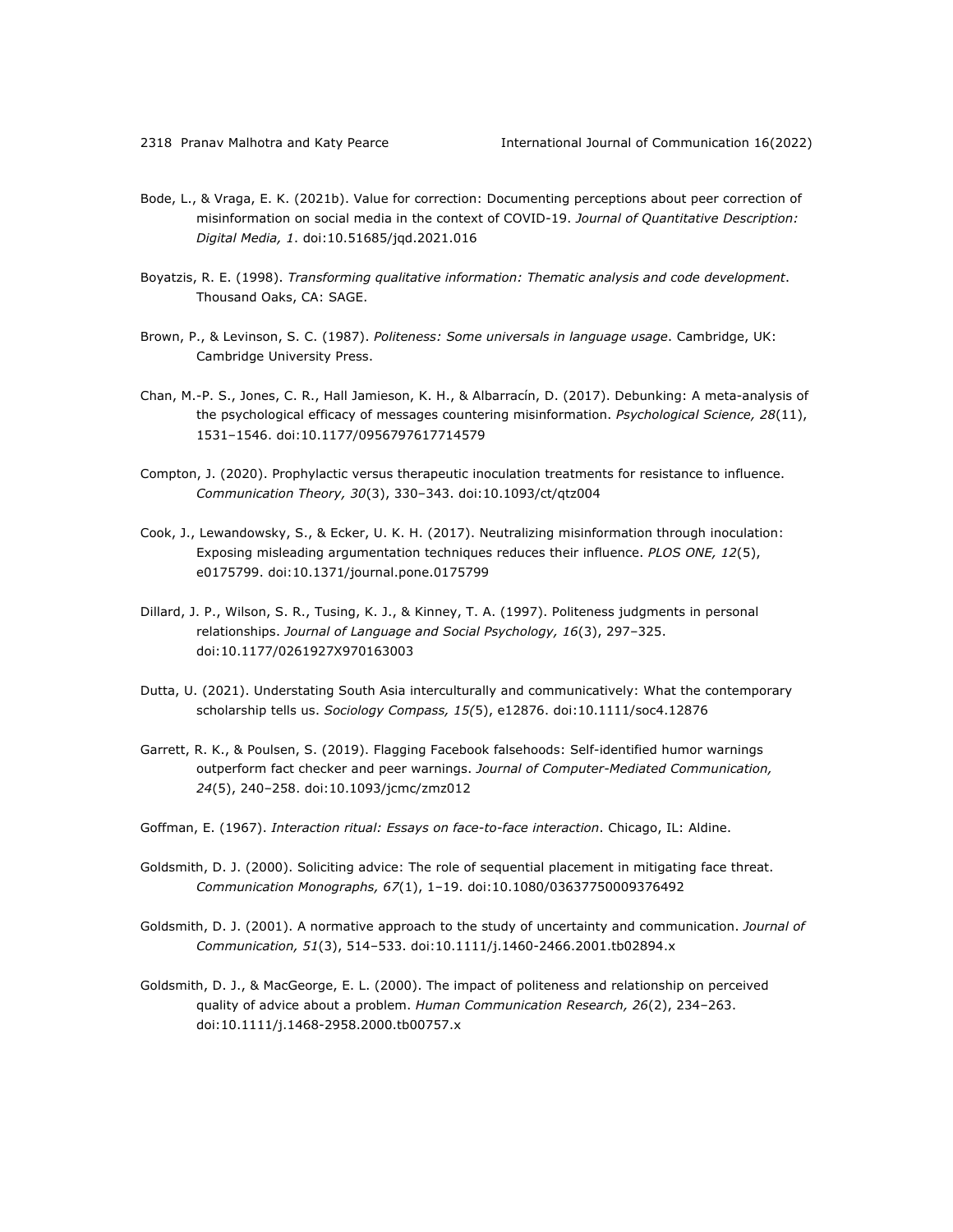- Guillory, J. J., & Geraci, L. (2013). Correcting erroneous inferences in memory: The role of source credibility. *Journal of Applied Research in Memory and Cognition, 2*(4), 201–209. doi:10.1016/j.jarmac.2013.10.001
- Hample, D., & Anagondahalli, D. (2015). Understandings of arguing in India and the United States: Argument frames, personalization of conflict, argumentativeness, and verbal aggressiveness. *Journal of Intercultural Communication Research, 44*(1), 1–26. doi:10.1080/17475759.2014.1000939
- Hannak, A., Margolin, D., Keegan, B., & Weber, I. (2014). Get back! You don't know me like that: The social mediation of fact checking interventions in Twitter conversations. *Proceedings of the 8th International Conference on Weblogs and Social Media, ICWSM 2014*, 187–196. Retrieved from https://www.aaai.org/ocs/index.php/ICWSM/ICWSM14/paper/viewPaper/8115
- Harwood, J., McKee, J., & Lin, M.-C. (2000). Younger and older adults' schematic representations of intergenerational communication. *Communication Monographs, 67*(1), 20–41. doi:10.1080/03637750009376493
- Haugh, M. (2012). Epilogue: The first-second order distinction in face and politeness research. *Journal of Politeness Research, 8*(1), 111–134. doi:10.1515/pr-2012-0007
- Haugh, M. (2013). Im/politeness, social practice and the participation order. *Journal of Pragmatics, 58*, 52–72. doi:10.1016/j.pragma.2013.07.003
- Haugh, M., Kádár, D. Z., & Mills, S. (2013). Interpersonal pragmatics: Issues and debates. *Journal of Pragmatics, 58*, 1–11. doi:10.1016/j.pragma.2013.09.009
- Huang, Y., & Wang, W. (2020). When a story contradicts: Correcting health misinformation on social media through different message formats and mechanisms. *Information, Communication & Society*, 1–18. doi:10.1080/1369118X.2020.1851390
- Ivanov, B. (2017). Inoculation theory applied in health and risk messaging. In *Oxford research encyclopedia of communication*. Oxford, UK: Oxford University Press. doi:10.1093/acrefore/9780190228613.013.254
- Jucker, A. H., & Staley, L. (2017). (Im)politeness and developments in methodology. In J. Culpeper, M. Haugh, & D. Z. Kádár (Eds.), *The Palgrave handbook of linguistic (im)politeness* (pp. 403–429). London, UK: Palgrave Macmillan. doi:10.1057/978-1-137-37508-7\_16
- Kádár, D. Z., & Haugh, M. (2013). *Understanding politeness*. Cambridge, UK: Cambridge University Press. doi:10.1017/CBO9781139382717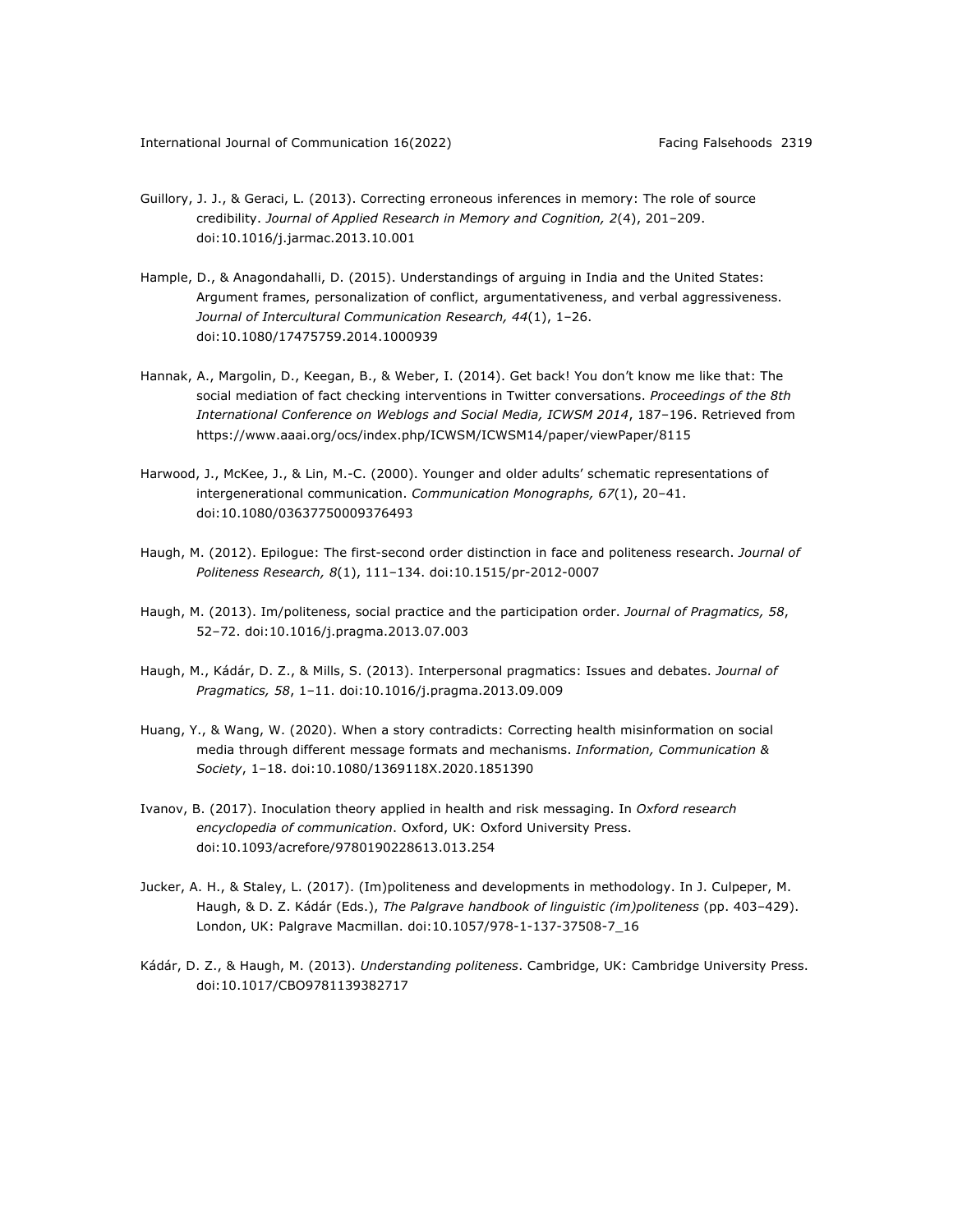- Kahan, D. M. (2013). Ideology, motivated reasoning, and cognitive reflection. *Judgment and Decision Making, 8*(4), 407–424.
- Koo, A. Z.-X., Su, M.-H., Lee, S., Ahn, S.-Y., & Rojas, H. (2021). What motivates people to correct misinformation? Examining the effects of third-person perceptions and perceived norms. *Journal of Broadcasting & Electronic Media, 65*(1), 111–134. doi:10.1080/08838151.2021.1903896
- Lewandowsky, S., Ecker, U. K. H., Seifert, C. M., Schwarz, N., & Cook, J. (2012). Misinformation and its correction: Continued influence and successful debiasing. *Psychological Science in the Public Interest: A Journal of the American Psychological Society, 13*(3), 106–131. doi:10.1177/1529100612451018
- Lewandowsky, S., & van der Linden, S. (2021). Countering misinformation and fake news through inoculation and prebunking. *European Review of Social Psychology, 32*(2), 348–384. doi:10.1080/10463283.2021.1876983
- Li, J. (2020). Toward a research agenda on political misinformation and corrective information. *Political Communication, 37*(1), 125–135. doi:10.1080/10584609.2020.1716499
- Lincoln, Y. S., & Guba, E. G. (1985). *Naturalistic inquiry*. Newbury Park, CA: SAGE Publications.
- Locher, M. A. (2015). Interpersonal pragmatics and its link to (im)politeness research. *Journal of Pragmatics, 86*, 5–10. doi:10.1016/J.PRAGMA.2015.05.010
- Manian, R., & Naidu, S. (2009). A cross-cultural overview of intercultural competence. In D. K. Deardorff (Ed.), *The SAGE handbook of intercultural competence* (pp. 233–249). Thousand Oaks, CA: SAGE.
- Margolin, D. B., Hannak, A., & Weber, I. (2018). Political fact-checking on Twitter: When do corrections have an effect? *Political Communication, 35*(2), 196–219. doi:10.1080/10584609.2017.1334018
- Matassi, M., Boczkowski, P. J., & Mitchelstein, E. (2019). Domesticating WhatsApp: Family, friends, work, and study in everyday communication. *New Media & Society, 21*(10), 2183–2200. doi:10.1177/1461444819841890
- Mills, S. (2011). Discursive approaches to politeness and impoliteness. In Linguistic Politeness Research Group (Ed.), *Discursive approaches to politeness* (pp. 19–56). Berlin, Germany: De Gruyter Mouton. doi:10.1515/9783110238679.19
- Mills, S., & Grainger, K. (2016). *Directness and indirectness across cultures*. London, UK: Springer.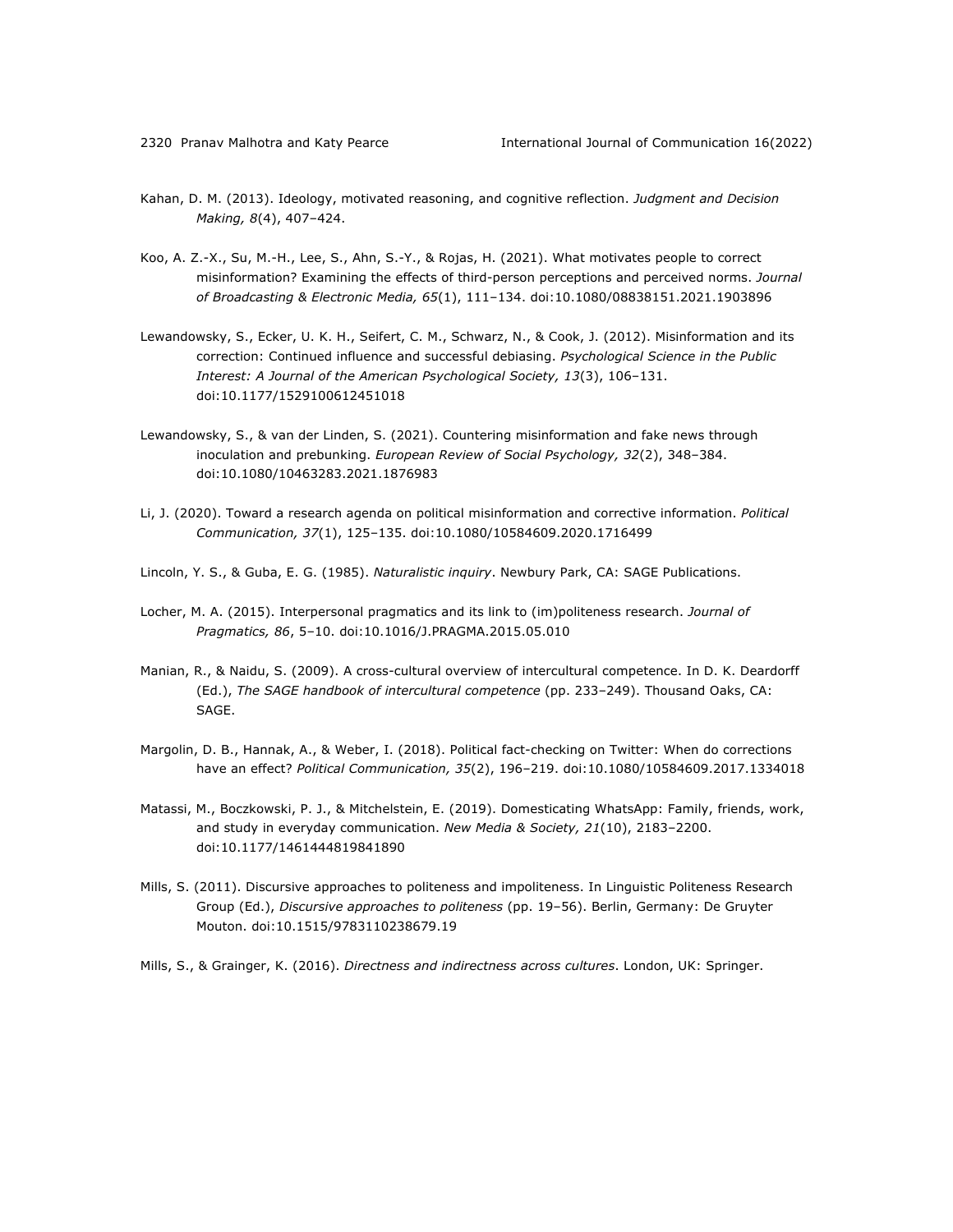- Mills, S., & Kádár, D. Z. (2011). Politeness and culture. In D. Z. Kádár & S. Mills (Eds.), *Politeness in East Asia* (pp. 21–44). Cambridge, UK: Cambridge University Press. doi:10.1017/CBO9780511977886.004
- Morey, A. C., Eveland, W. P., & Hutchens, M. J. (2012). The "who" matters: Types of interpersonal relationships and avoidance of political disagreement. *Political Communication, 29*(1), 86–103. doi:10.1080/10584609.2011.641070
- Neyazi, T. A., Kalogeropoulos, A., & Nielsen, R. K. (2021). Misinformation concerns and online news participation among Internet users in India. *Social Media + Society, 7*(2), 205630512110090. doi:10.1177/20563051211009013
- Nyhan, B., & Zeitzoff, T. (2018). Fighting the past: Perceptions of control, historical misperceptions, and corrective information in the Israeli-Palestinian conflict. *Political Psychology, 39*(3), 611–631. https://doi.org/10.1111/pops.12449
- Oeldorf-Hirsch, A., Schmierbach, M., Appelman, A., & Boyle, M. P. (2020). The ineffectiveness of factchecking labels on news memes and articles. *Mass Communication and Society, 23*(5), 682–704. doi:10.1080/15205436.2020.1733613
- Pearce, K. E., & Vitak, J. (2016). Performing honor online: The affordances of social media for surveillance and impression management in an honor culture. *New Media & Society, 18*(11), 2595–2612. doi:10.1177/1461444815600279
- Pennington, N., & Winfrey, K. L. (2021). Engaging in political talk on Facebook: Investigating the role of interpersonal goals and cognitive engagement. *Communication Studies, 72*(1), 100–114. doi:10.1080/10510974.2020.1819844
- Reiter, R. M. (2020). How can ethnography contribute to understanding (im)politeness? *Journal of Politeness Research, 17*(1), 35–59. doi:10.1515/pr-2020-0040
- Rossini, P., Stromer-Galley, J., Baptista, E. A., & Veiga de Oliveira, V. (2021). Dysfunctional information sharing on WhatsApp and Facebook: The role of political talk, cross-cutting exposure and social corrections. *New Media & Society, 23*(8), 2430–2451. doi:10.1177/1461444820928059
- Saavala, M. (2010). *Middle-class moralities: Everyday struggle over belonging and prestige in India*. Hyderabad, India: Orient Blackswan.
- Seo, H., & Faris, R. (2021). Introduction: Special section on comparative approaches to mis/disinformation. *International Journal of Communication, 15*, 1165–1172. Retrieved from https://ijoc.org/index.php/ijoc/article/view/14799/3376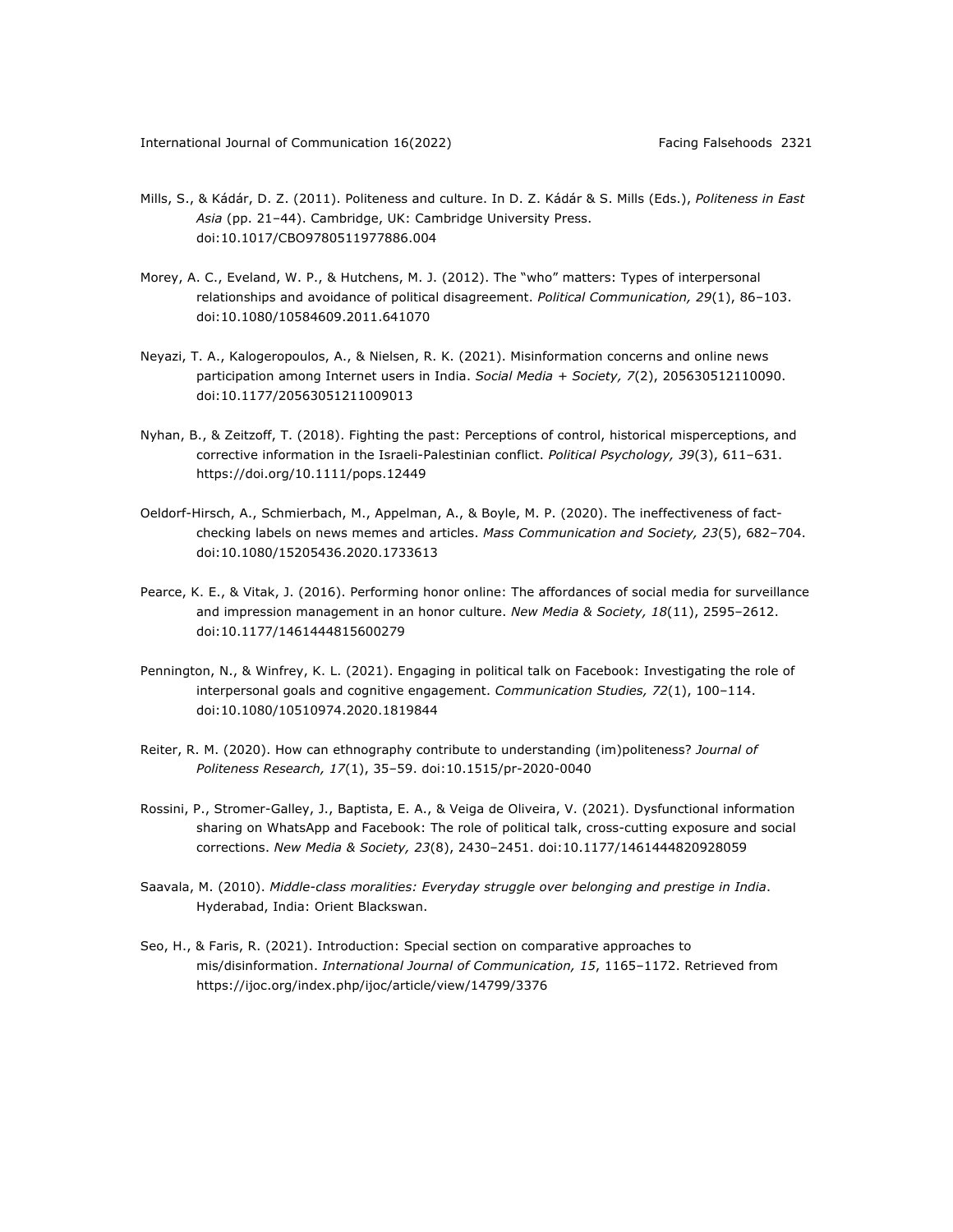- Spencer-Oatey, H. (2008). *Culturally speaking: Culture, communication and politeness theory* (2nd ed.). London, UK: Bloomsbury Academic.
- Spencer-Oatey, H. (2011). Conceptualizing "the relational" in pragmatics: Insights from metapragmatic emotion and (im)politeness comments. *Journal of Pragmatics, 43*(14), 3565–3578. doi:10.1016/J.PRAGMA.2011.08.009
- Spencer-Oatey, H., & Kádár, D. Z. (2020). *Intercultural politeness: Managing relations across cultures*. Cambridge, UK: Cambridge University Press.
- Spencer-Oatey, H., & Žegarac, V. (2017). Power, solidarity and (im)politeness. In J. Culpeper, M. Haugh, & D. Z. Kádár (Eds.), *The Palgrave handbook of lnguistic (im)politeness* (pp. 119–141). London, UK: Palgrave Macmillan. doi:10.1057/978-1-137-37508-7\_6
- Swire-Thompson, B., & Ecker, U. K. H. (2018). Misinformation and its correction: Cognitive mechanisms and recommendations for mass communication. In B. G. Southwell, E. A. Thorson, & L. Sheble (Eds.), *Misinformation and mass audiences* (pp. 195–211). Austin: University of Texas Press.
- Takahashi, T., & Beebe, L. M. (1993). Cross-linguistic influence in the speech act of correction. In G. Kasper & S. Blum-Kulka (Eds.), *Interlanguage pragmatics* (pp. 138–157). Oxford, UK: Oxford University Press.
- Tandoc, E. C., Lim, D., & Ling, R. (2020). Diffusion of disinformation: How social media users respond to fake news and why. *Journalism, 21*(3), 381–398. doi:10.1177/1464884919868325
- Thorson, E., & Li, J. (2021). The effect of corrections and corrected misinformation. In H. Tumber & S. Waisbord (Eds.), *The Routledge companion to media disinformation and populism* (pp. 548–558). London, UK: Routledge. doi:10.4324/9781003004431-57
- Tracy, K. (1990). The many faces of facework. In H. Giles & W. P. Robinson (Eds.), *Handbook of language and social psychology* (pp. 209–226). New York, NY: John Wiley & Sons.
- Tracy, K. (2020). Judicial questioning: How context shapes facework strategies. In D. Archer, K. Grainger, & P. Jagodziński (Eds.), *Politeness in professional contexts* (pp. 251–272). Amsterdam, The Netherlands: John Benjamins. doi:10.1075/pbns.311.11tra
- Valeriani, A., & Vaccari, C. (2018). Political talk on mobile instant messaging services: A comparative analysis of Germany, Italy, and the UK. *Information, Communication & Society, 21*(11), 1715– 1731. doi:10.1080/1369118X.2017.1350730
- van der Meer, T. G. L. A., & Jin, Y. (2019). Seeking formula for misinformation treatment in public health crises: The effects of corrective information type and source. *Health Communication, 35*(5), 1– 16. doi:10.1080/10410236.2019.1573295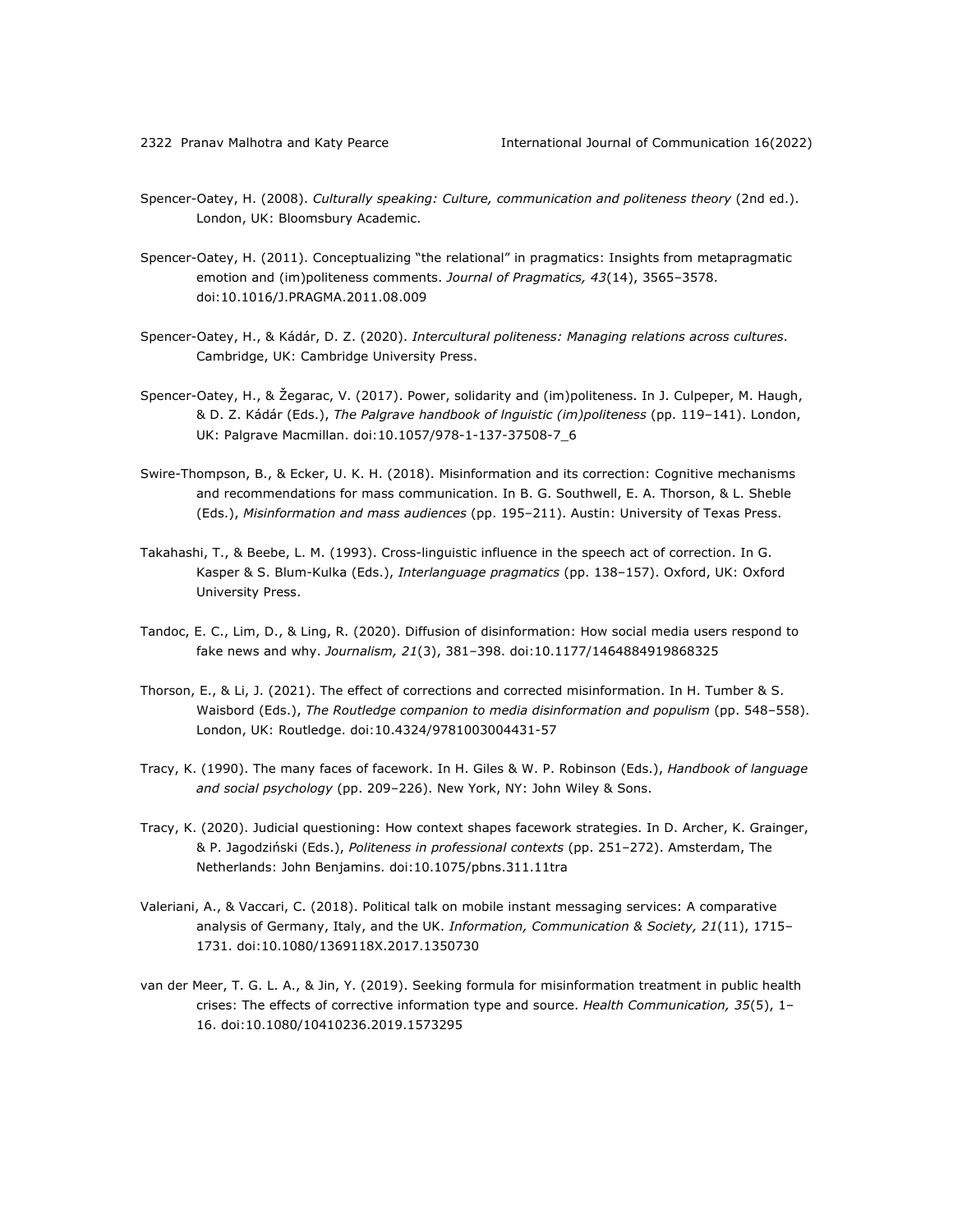- Vraga, E. K., & Bode, L. (2017). Using expert sources to correct health misinformation in social media. *Science Communication, 39*(5), 621–645. doi:10.1177/1075547017731776
- Vraga, E. K., & Bode, L. (2018). I do not believe you: How providing a source corrects health misperceptions across social media platforms. *Information, Communication & Society, 21*(10), 1337–1353. doi:10.1080/1369118X.2017.1313883
- Vraga, E. K., & Bode, L. (2020). Defining misinformation and understanding its bounded nature: Using expertise and evidence for describing misinformation. *Political Communication, 37*(1), 136–144. doi:10.1080/10584609.2020.1716500
- Vraga, E. K., & Bode, L. (2021). Addressing COVID-19 misinformation on social media preemptively and responsively. *Emerging Infectious Diseases, 27*(2), 396–403. doi:10.3201/eid2702.203139
- Vraga, E. K., Kim, S. C., Cook, J., & Bode, L. (2020). Testing the effectiveness of correction placement and type on Instagram. *The International Journal of Press/Politics, 25*(4), 632–652. doi:10.1177/1940161220919082
- Walter, N., Brooks, J. J., Saucier, C. J., & Suresh, S. (2021). Evaluating the impact of attempts to correct health misinformation on social media: A meta-analysis. *Health Communication, 36*(13), 1776– 1784. doi:10.1080/10410236.2020.1794553
- Walter, N., & Murphy, S. T. (2018). How to unring the bell: A meta-analytic approach to correction of misinformation. *Communication Monographs, 85*(3), 423–441. doi:10.1080/03637751.2018.1467564
- Walter, N., & Salovich, N. A. (2021). Unchecked vs. uncheckable: How opinion-based claims can impede corrections of misinformation. *Mass Communication and Society, 24*(4), 500–526. doi:10.1080/15205436.2020.1864406
- Walter, N., & Tukachinsky, R. (2020). A meta-analytic examination of the continued influence of misinformation in the face of correction: How powerful is it, why does it happen, and how to stop it? *Communication Research, 47*(2), 155–177. doi:10.1177/0093650219854600
- Wang, Q., & Song, P. (2015). Is positive always positive? The effects of precrisis media coverage on rumor refutation effectiveness in social media. *Journal of Organizational Computing and Electronic Commerce, 25*(1), 98–116. doi:10.1080/10919392.2015.990785
- Wilson, S. R., & Caughlin, J. P. (2017). Multiple goals theories: Motivations for family interactions and relationships. In D. O. Braithwaite, E. A. Suter, & K. Floyd (Eds.), *Engaging theories in family communication: Multiple perspectives* (2nd ed., pp. 199–209). New York, NY: Routledge.